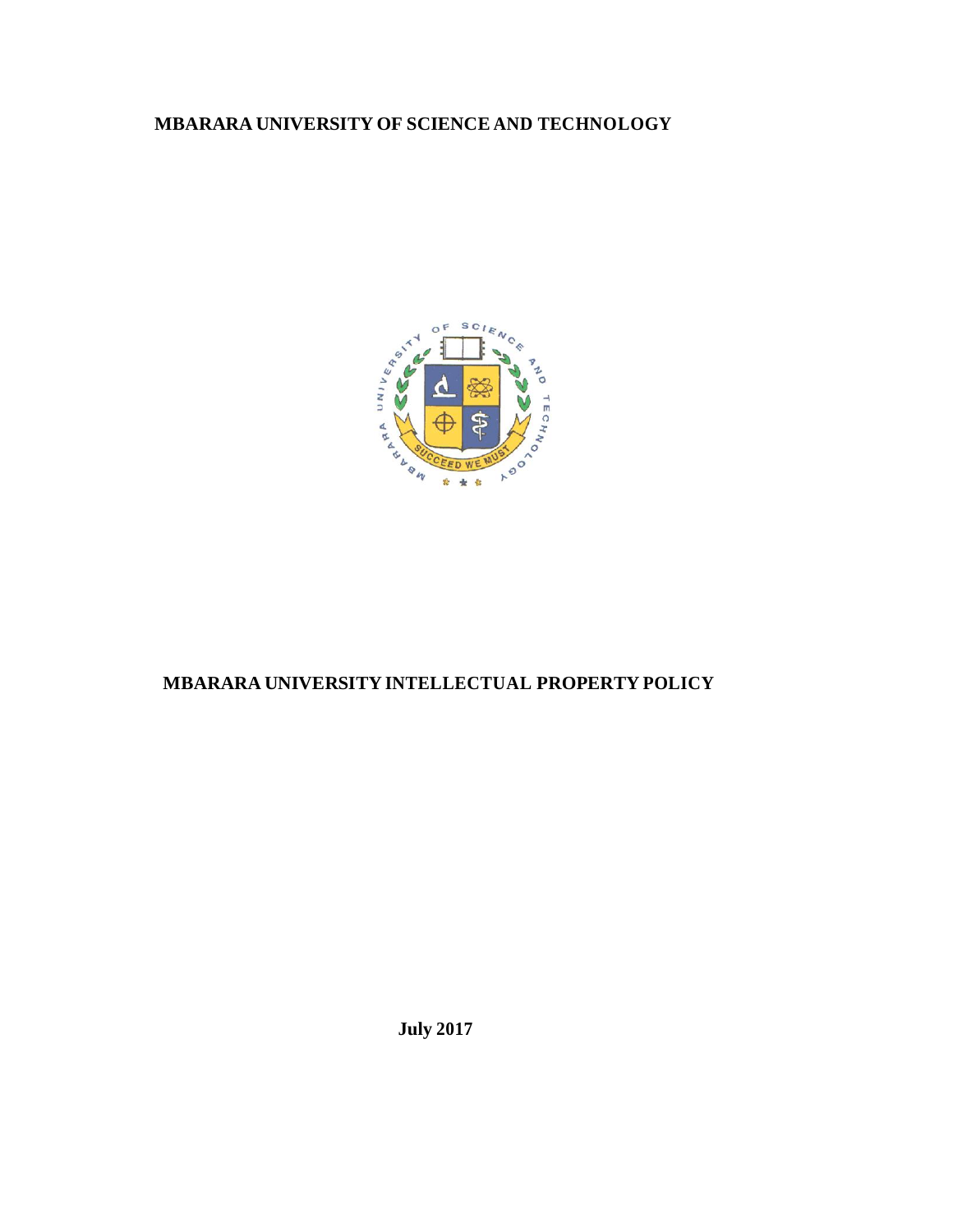|     | <b>Table of Contents</b>                                                      |  |
|-----|-------------------------------------------------------------------------------|--|
| 1.  |                                                                               |  |
| 2.  |                                                                               |  |
| 3.  |                                                                               |  |
| 4.  |                                                                               |  |
| 5.  |                                                                               |  |
| 6.  |                                                                               |  |
| 7.  |                                                                               |  |
| 8.  |                                                                               |  |
| 9.  |                                                                               |  |
| 10. |                                                                               |  |
| 11. |                                                                               |  |
| 12. |                                                                               |  |
| 13. |                                                                               |  |
| 14. |                                                                               |  |
| 15. |                                                                               |  |
| 16. |                                                                               |  |
| 17. |                                                                               |  |
| 18. |                                                                               |  |
| 19. |                                                                               |  |
| 20. |                                                                               |  |
| 21. |                                                                               |  |
| 22. | Mbarara University of Science and Technology Intellectual Property Management |  |
| 23. |                                                                               |  |
| 24. |                                                                               |  |
| 25. |                                                                               |  |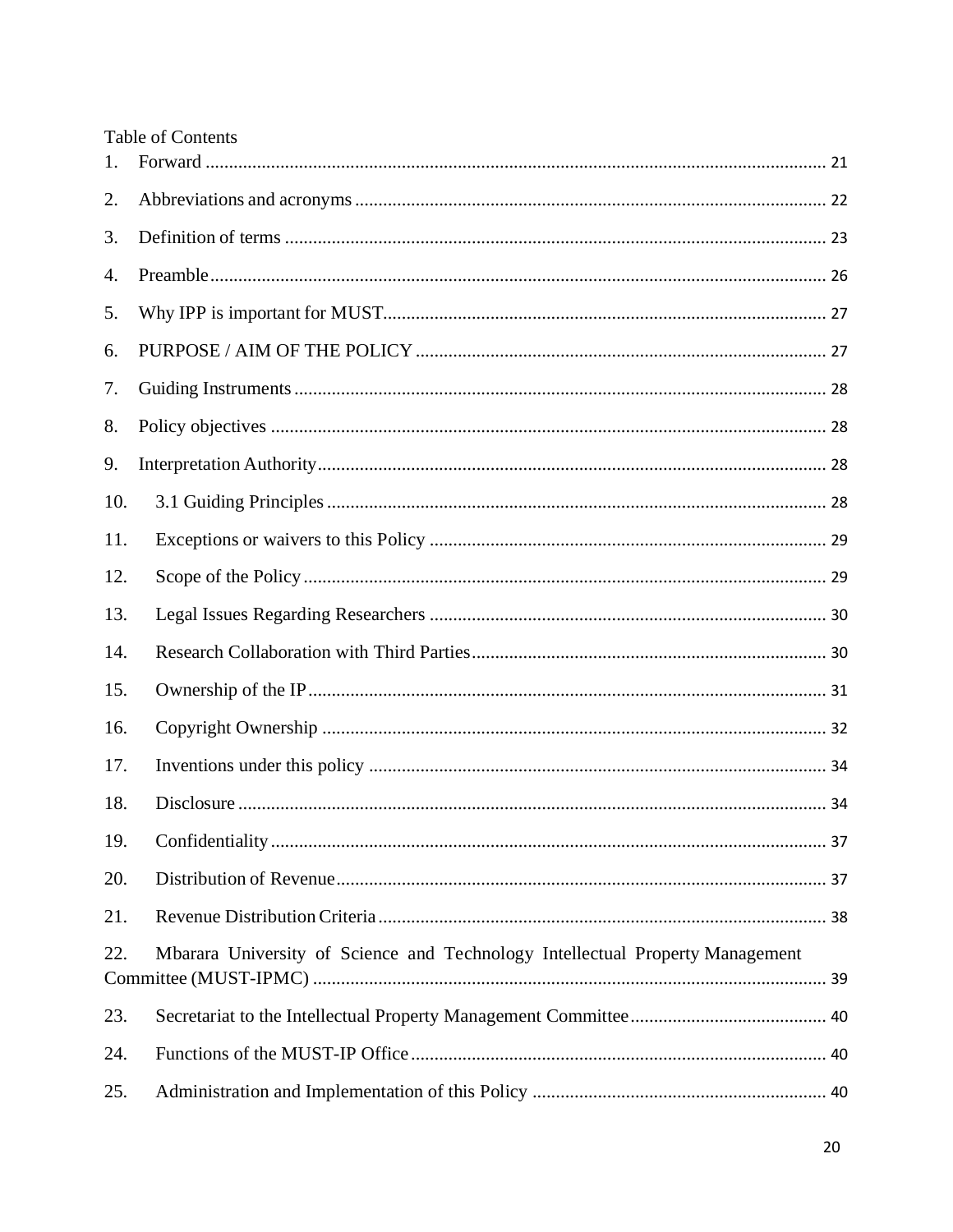#### <span id="page-2-0"></span>Forward  $1.$

[Forward by Vice Chancellor - to be completed]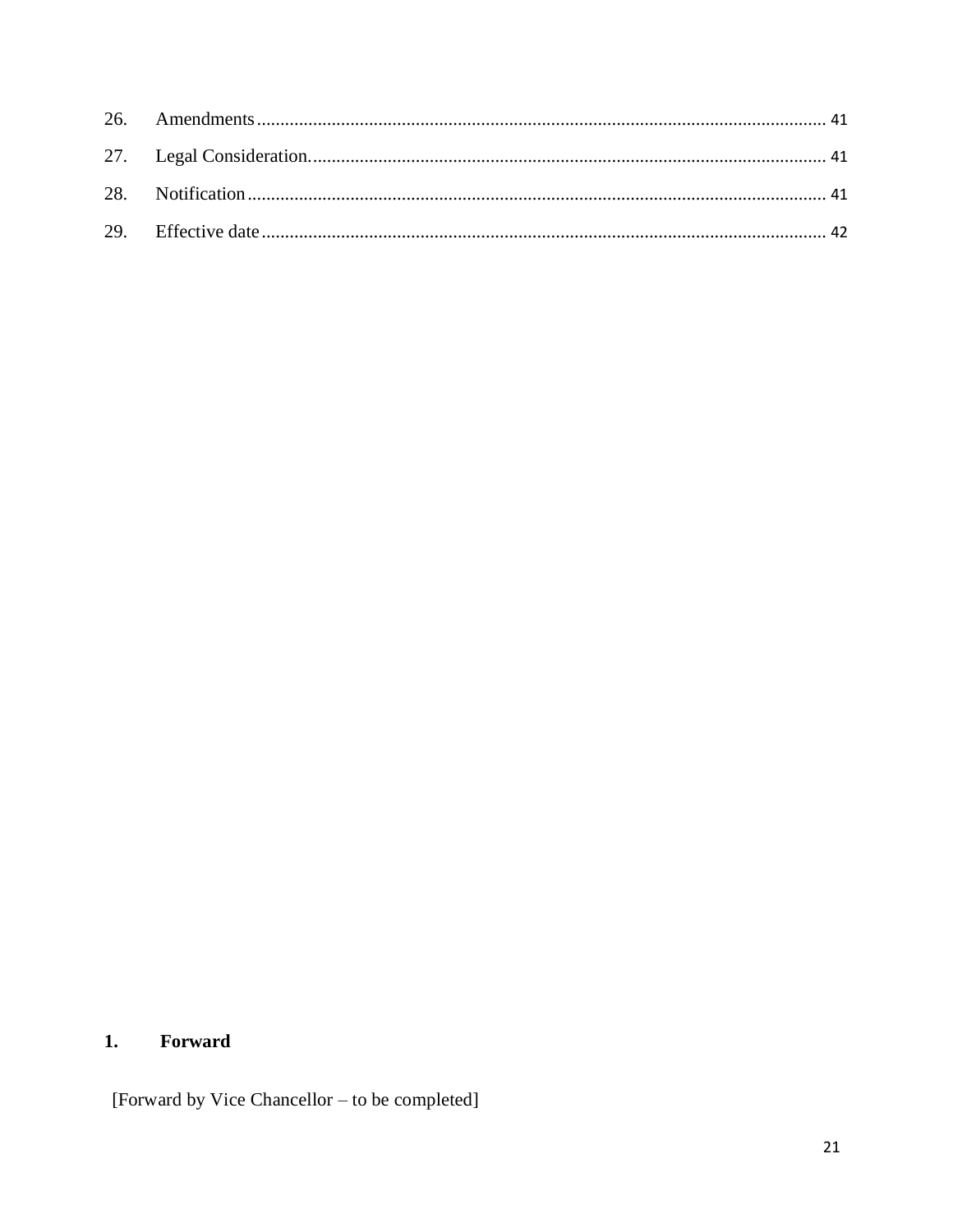# <span id="page-3-0"></span>**2. Abbreviations and acronyms**

- **IP** Intellectual Property
- **IPP** Intellectual Property Policy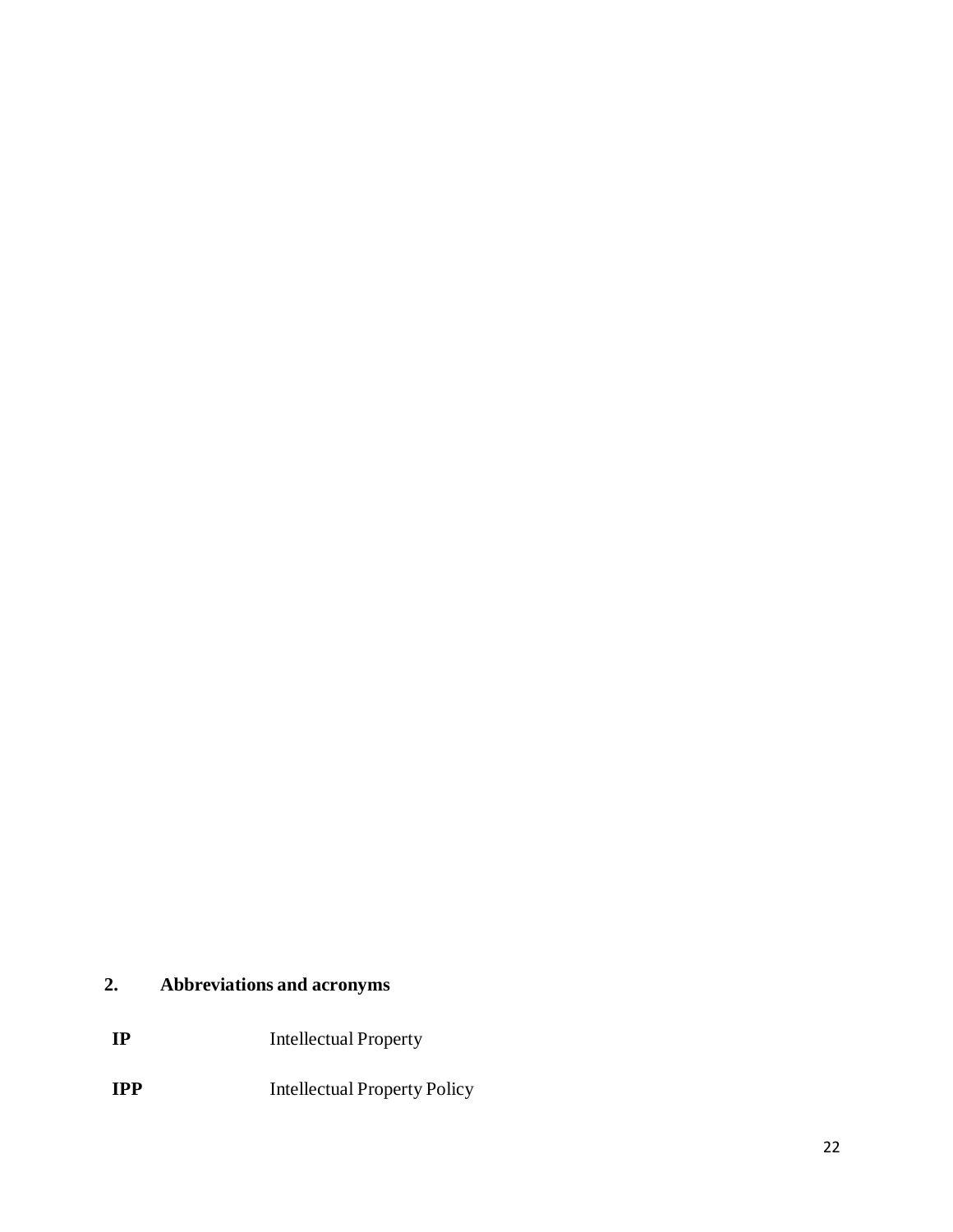| <b>IPR</b>       | <b>Intellectual Property Rights</b>                                                        |
|------------------|--------------------------------------------------------------------------------------------|
| <b>MUST</b>      | Mbarara University of Science and Technology                                               |
| <b>MUST-IPMC</b> | Mbarara University of Science and Technology Intellectual Property<br>Management Committee |
| R & D            | <b>Research and Development</b>                                                            |
| <b>TRIPS</b>     | Trade Related Aspects of Intellectual Property Rights                                      |
| <b>WTO</b>       | World Trade Organization                                                                   |

# <span id="page-4-0"></span>**3. Definition of terms**

**Intellectual Property:** *Refers to inventions, technologies, developments, improvements, materials, compounds, processes and all other research results and tangible research properties, including software and other copyrighted works.*

**Commercialization:** *Refers to any form of exploitation of Intellectual Property, including assignment, licensing, internal exploitation within the University and commercialization via a spinoff enterprise, whether in return for cash or payment in kind or any other form of value*

**Copyright:** *Copyright to the type of IP that exists in original literary, scientific and artistic works fixed in a material form* 

**Copyrighted works:** *Refers to original literary, scientific and art works including articles, books, pamphlets, poems, lecture notes, addresses, sermons, and other literary works of similar nature, dramatic works, music, and artistic musical performances, audio-visual performances, sound recording, broadcasts, and other works of similar nature, computer programs, and data bases (both electronic and hard copy), drawings, maps, illustration, architectural plans, sketches, topography, paintings, photography, typography, mosaic, architecture, sculpture, engraving, lithography, and tapestry, design works, derivative works arising from selection and arrangement of content, translations, adaptations, transformation of pre- existing works, collection of preexisting works into encyclopedia and anthologies.*

**Creator:** *Any person who is covered by this policy and has invented, authored, developed, or created an IP.*

**Industrial design:** *An industrial design is the ornamental or aesthetic aspect of an article.*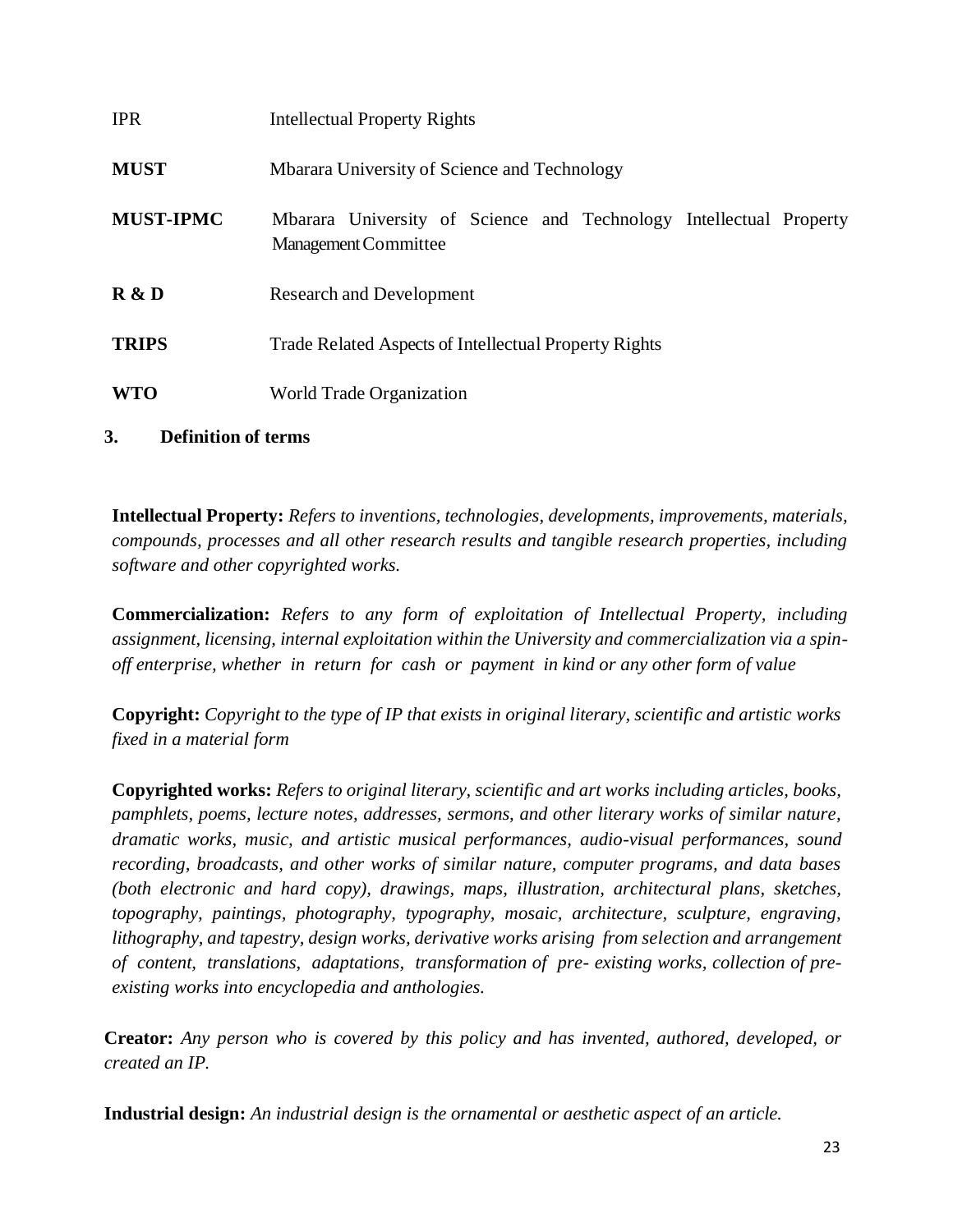**Industrial Property:** *Industrial Property is a type of IP which refers to patents for inventions, trademarks, industrial designs, and geographical indications.*

**Intellectual Property Right (IPR):** *Refers to ownership and associated rights relating to Intellectual Property, including patents, rights in utility model, plant breeders rights, rights in designs, trademarks, topography rights, know-how, trade secrets and all other intellectual or industrial property rights as well as copyrights, either registered or unregistered and including applications or rights to apply for them and together with all extensions and renewals of them, and in each and every case all rights or forms of protection having equivalent or similar effect anywhere in the world.*

**Invention:** *Refers to a product or process that provides a new way of doing something, or offers a new technical solution to a problem.*

**Inventive contribution:** *An inventive contribution is either a critical conceptual or creative contribution towards the development of an invention*

**Normal duties:** *The normal duties refer to those responsibilities specified in the terms of appointment of MUST staff.*

**Patent:** *A patent is a document that gives an exclusive right granted for an invention.*

**Premature disclosure:** *Premature disclosure is the release of information on an invention to the public before patent application is filled. It includes abstracts, theses, poster presentation, or oral talks.*

**Research Agreement:** M*ay refer to Research Service Agreement, Cooperative Research and Development Agreement, Material Transfer Agreement, Confidentiality Agreement, Consultancy Agreement and any other type of agreement concerning research pursued by Researchers and/or Intellectual Property created at the University.*

#### **Researcher:** *means:-*

- *(i) Persons employed by the University, including student employees and technical staff;*
- *(ii) Students, including graduate and postgraduate students of the University;*
- *(iii)Any persons, including visiting scientists who use the University resources and who perform any research task at the University or otherwise participate in any research project administered by the University, including those funded by external sponsors.*

**Spin out Enterprise:** Means a company established with a view to commercializing IP originating from the university (whether on its own or with other IP).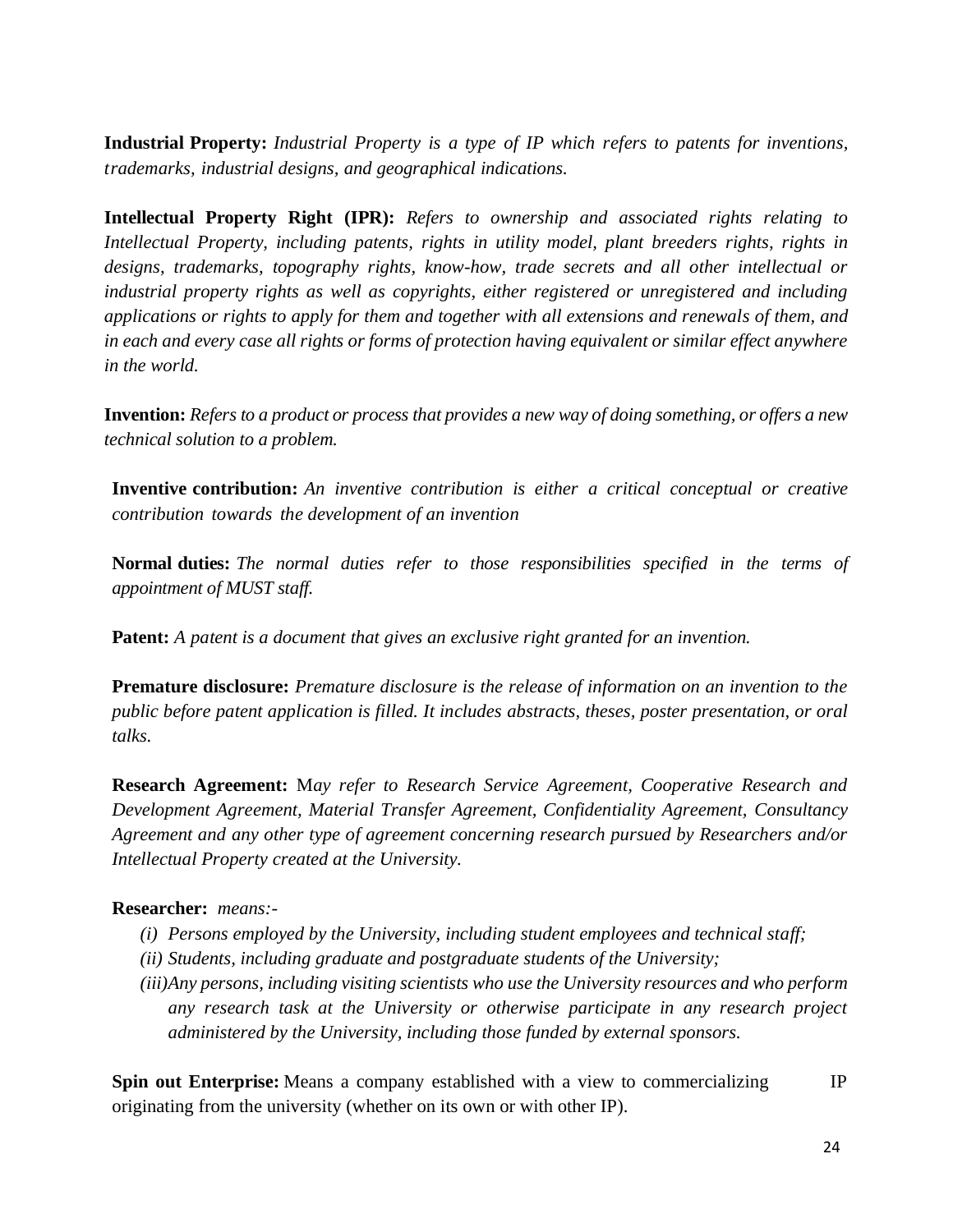**Substantial use of University resources:** *Means the use of University facilities, equipment, personnel, library resources, office space and facilities, administrative staff, and postgraduate students*

**Trademarks:** *A Trademark is a distinctive sign, which identifies certain goods or services as those produced or provided by a specific person or enterprise.*

**University Personnel:** *Refers to the Faculty, staff, and students at the University combined.*

**Visiting Researcher:** *Means individuals having an association with the University without being either employees or students. Visiting Researchers includes academic visitors, individuals with honorary appointments in the University and emeritus staff.*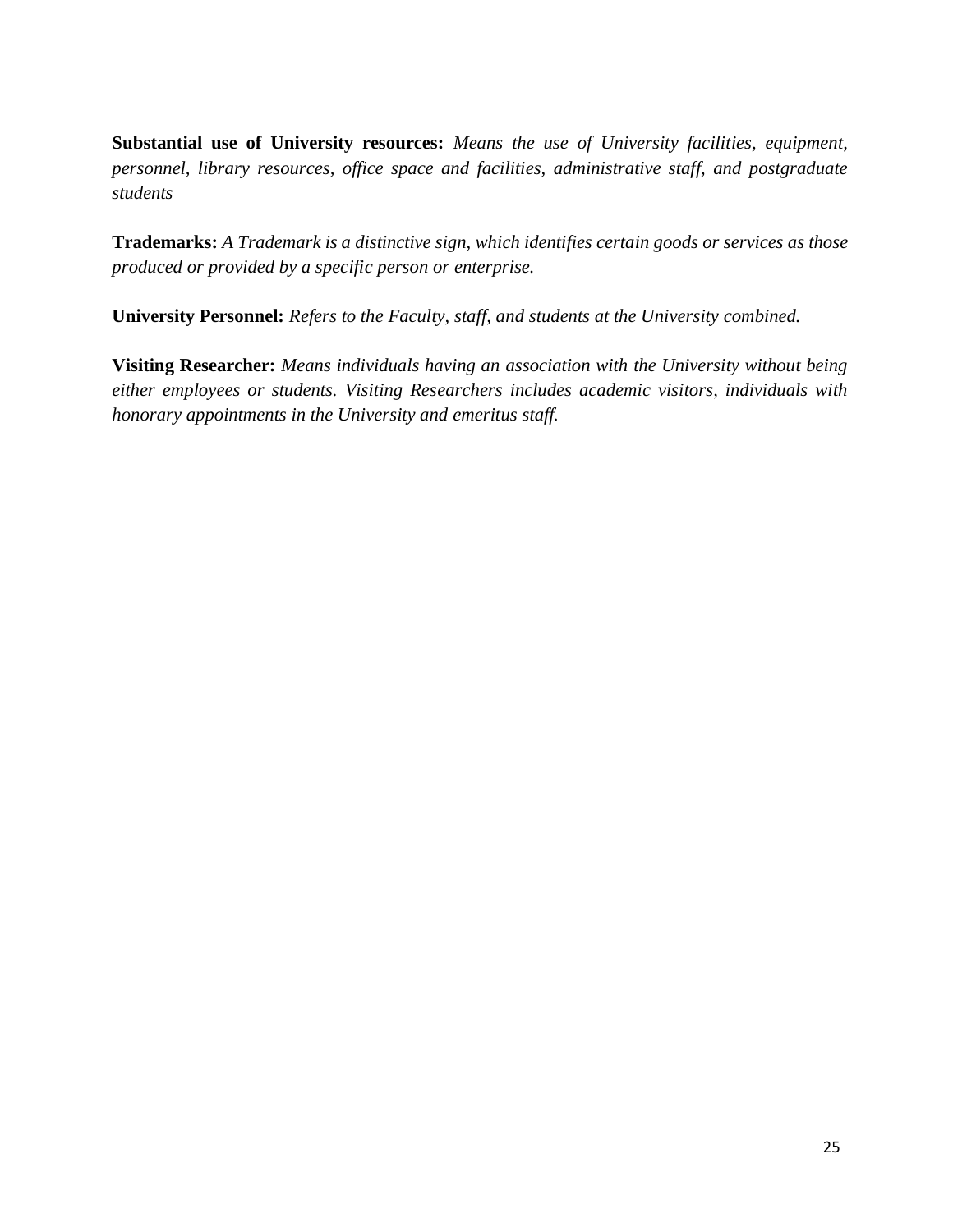#### <span id="page-7-0"></span>**4. Preamble**

Mbarara University of Science and Technology, hereinafter referred to as "MUST," is dedicated to teaching, research, and the extension of knowledge to the public. Faculty, staff, and students at the University, hereinafter referred to as "University Personnel," recognize as two of their major objectives the production of new knowledge and the dissemination of both old and new knowledge. Inherent in these objectives is the need to encourage the production of creative and scholarly works and the development of new and useful materials, devices, processes, and other inventions, some of which may have potential for commercialization. Such activities contribute to the professional development of the individuals involved, enhance the reputation of the MUST, provide additional educational opportunities for participating students, and promote the general welfare of the public at large.

Such creative and scholarly works and inventions that have commercial potential may be protected under the laws of various countries that establish rights called "Intellectual Property," a term that includes patents, copyrights, trade secrets, trademarks, plant variety protection, and other rights. Such Intellectual Property often comes about because of activities of University Personnel who have been aided wholly or in part through use of facilities of the MUST. It becomes significant, therefore, to insure the utilization of such Intellectual Property for the public good and to expedite its development and marketing. The rights and privileges, as well as the incentive, of the authors, creators, or inventors, hereinafter referred to as the "Originators," must be preserved so that the use of their abilities and the abilities of others at the University may be further encouraged and stimulated.

In order to establish the respective rights and obligations of MUST, its faculty, students, and other employees in Intellectual Property of all kinds now and hereafter existing and of all countries, regions or other political entities, MUST has established the following Intellectual Property Policy.

MUST shall require as a condition of employment that all University faculty and staff agree in writing to recognize and adhere to this policy. Students and others working on research projects at MUST requiring University assistance or utilization of University facilities will be required to agree in writing to recognize and adhere to this policy except if exempted by the University Chancellor under authority within this Policy.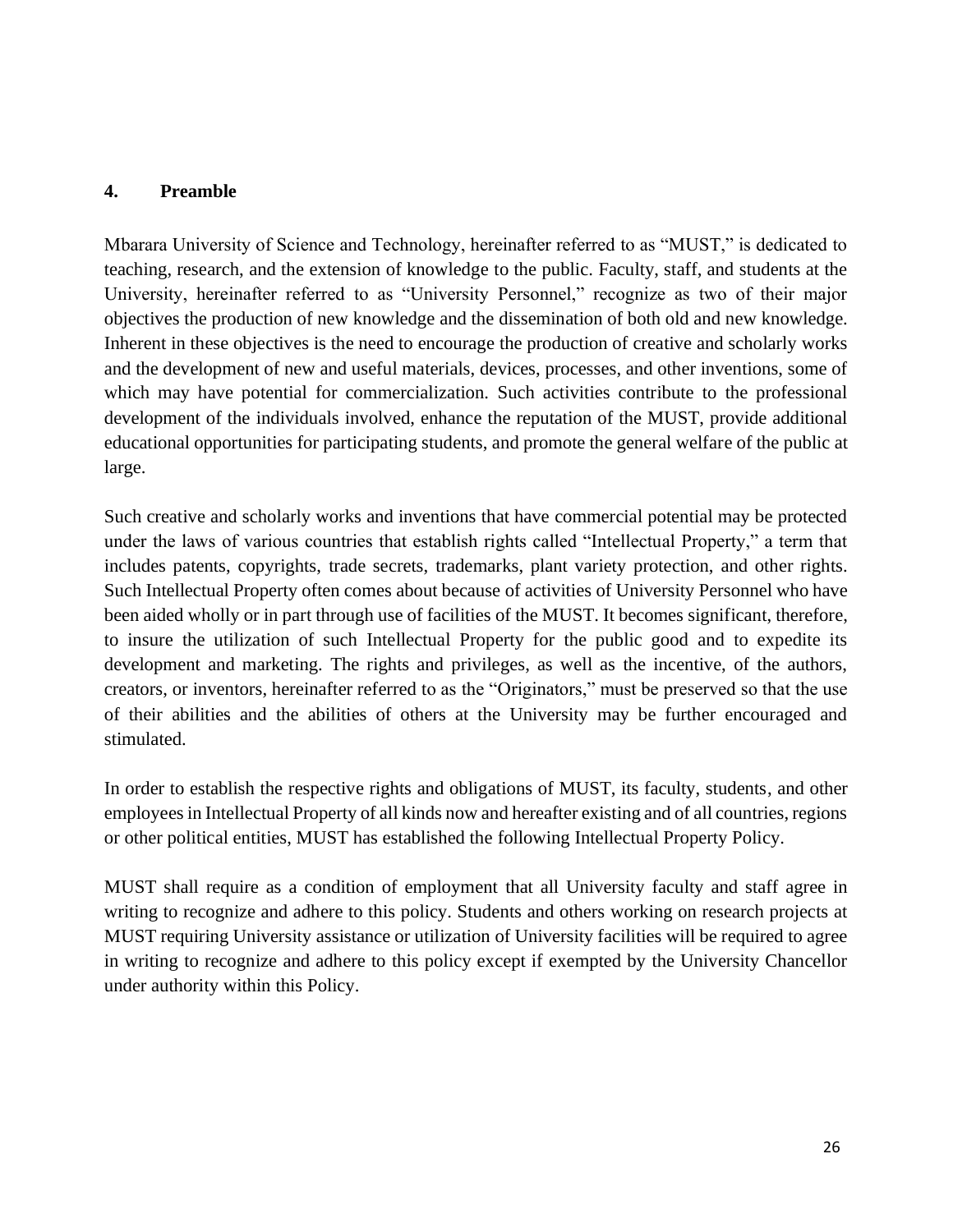# <span id="page-8-0"></span>**5. Why IPP is important for MUST**

Uganda is a member of the World Trade Organization (WTO). It is therefore bound to implement the WTO Agreement on Trade-Related Aspects of Intellectual Property Rights (TRIPS Agreement), which aims to provide a minimum level of IP protection in all WTO members states. Mbarara University of Science and Technology being a university of Science and Technology fully involved in teaching and research activities is obliged to protect her IP interests, hence this IPP.

Secondly, due to the weak link between universities, research and development institutions in Uganda and industry, the income flow from intellectual property with potential for commercial exploitation is minimal. Therefore, the IPP will provide mechanisms for strengthening this link, hence bringing income to the university.

Furthermore, there is inadequate government funding for research and development in universities in Uganda; thereby making it difficult for universities to fully achieve their research obligations. Therefore, the IPP will provide a framework for access to additional source of funding.

#### <span id="page-8-1"></span>**6. Purpose / aim of the policy**

**Aware** that Mbarara University of Science and Technology (MUST) under section

24 (2a) of the Universities and other Tertiary Institutions Act of 2001 is obliged to provide higher education, promote research, and advance learning;

**Pursuant** to the Act, the University Council is empowered to mobilize financial resources to support research and other core activities of MUST;

**Mindful** that during the course of executing their core responsibilities, especially through research and other intellectual activities, the staff and students of MUST can create new knowledge or Intellectual property;

**Conscious** that the intellectual property arising from the intellectual activities of the staff and students of MUST will involve several stakeholders, a guiding mechanism for the management of the intellectual property is very imperative;

**Cognizant** of the MUST Vision, Mission and core values the Policy has been developed in a framework with these in mind and guiding the University.

**Therefore** this Policy was established to guide the management and administration of Intellectual Property created by staff and students of MUST.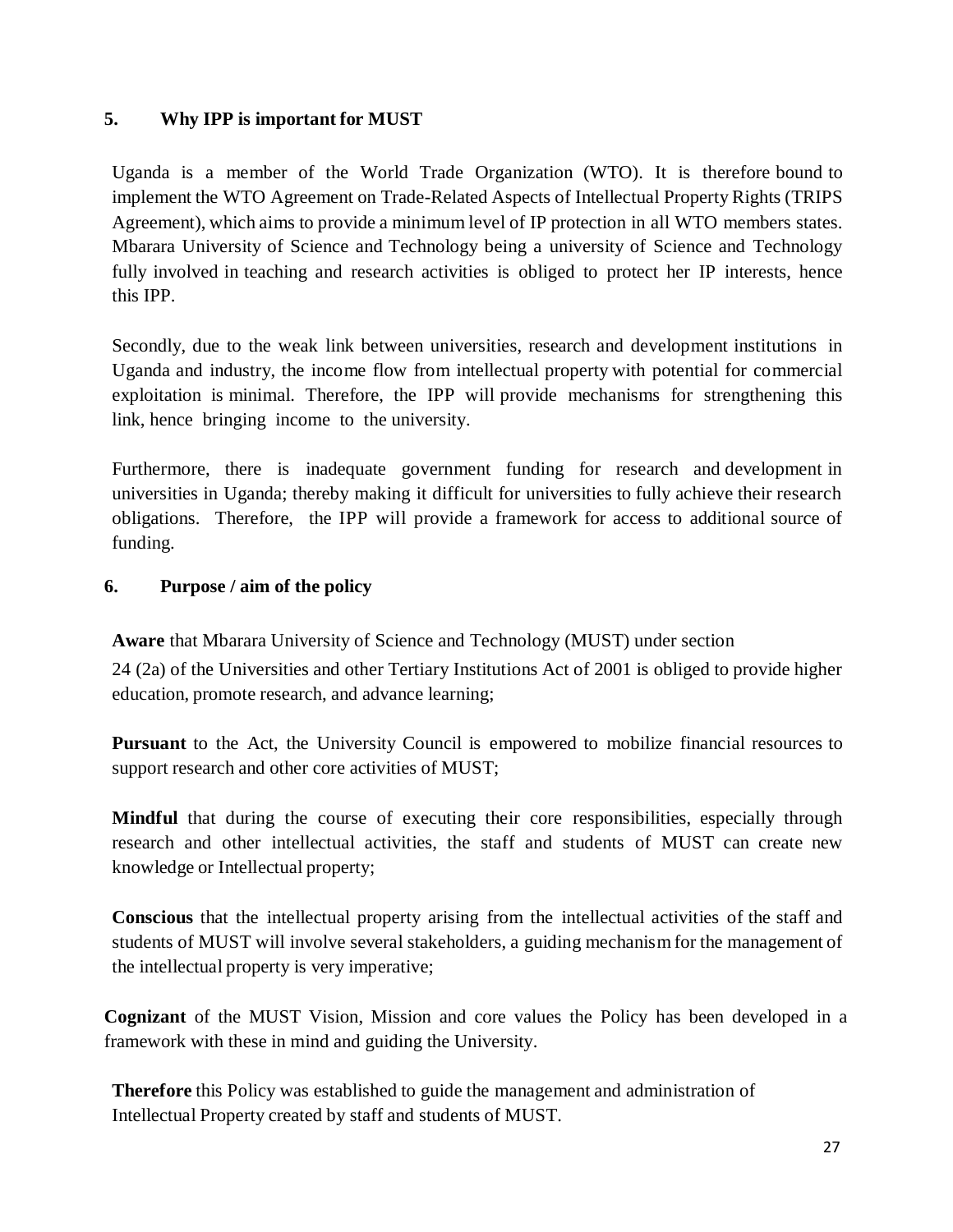# <span id="page-9-0"></span>**7. Guiding Instruments**

The principles in this policy involve interpretation authority, exceptions or waivers, policy implementation, applicability, amendments, effective date, policy scope, and policy objectives.

### <span id="page-9-1"></span>**8. Policy objectives**

The objectives of the IP Policy are:

- (i) Provision of enabling environment that promotes and expedites the dissemination of discoveries, inventions, and new knowledge created by MUST staff and students for the greater public benefit.
- (ii) Avail guidelines for protection of traditional rights of scholars for better management of the products of their intellectual activities.
- (iii) Ensuring fair and equitable distribution of royalties accruing from the commercial proceeds from the IP.
- (iv) Ensuring compliance with the applicable legislations and regulations relevant to IP management.
- <span id="page-9-2"></span>(v) Creation of awareness on IP related matters.

# **9. Interpretation Authority**

The authority to:

- (i) Make decisions on behalf of MUST under this Policy shall rest with the Vice Chancellor.
- (ii) Interpret the Policy shall rest with the Vice Chancellor.

#### <span id="page-9-3"></span>**10. Guiding Principles**

Support and promote innovative ideas that can be transformed into useful products for the public good.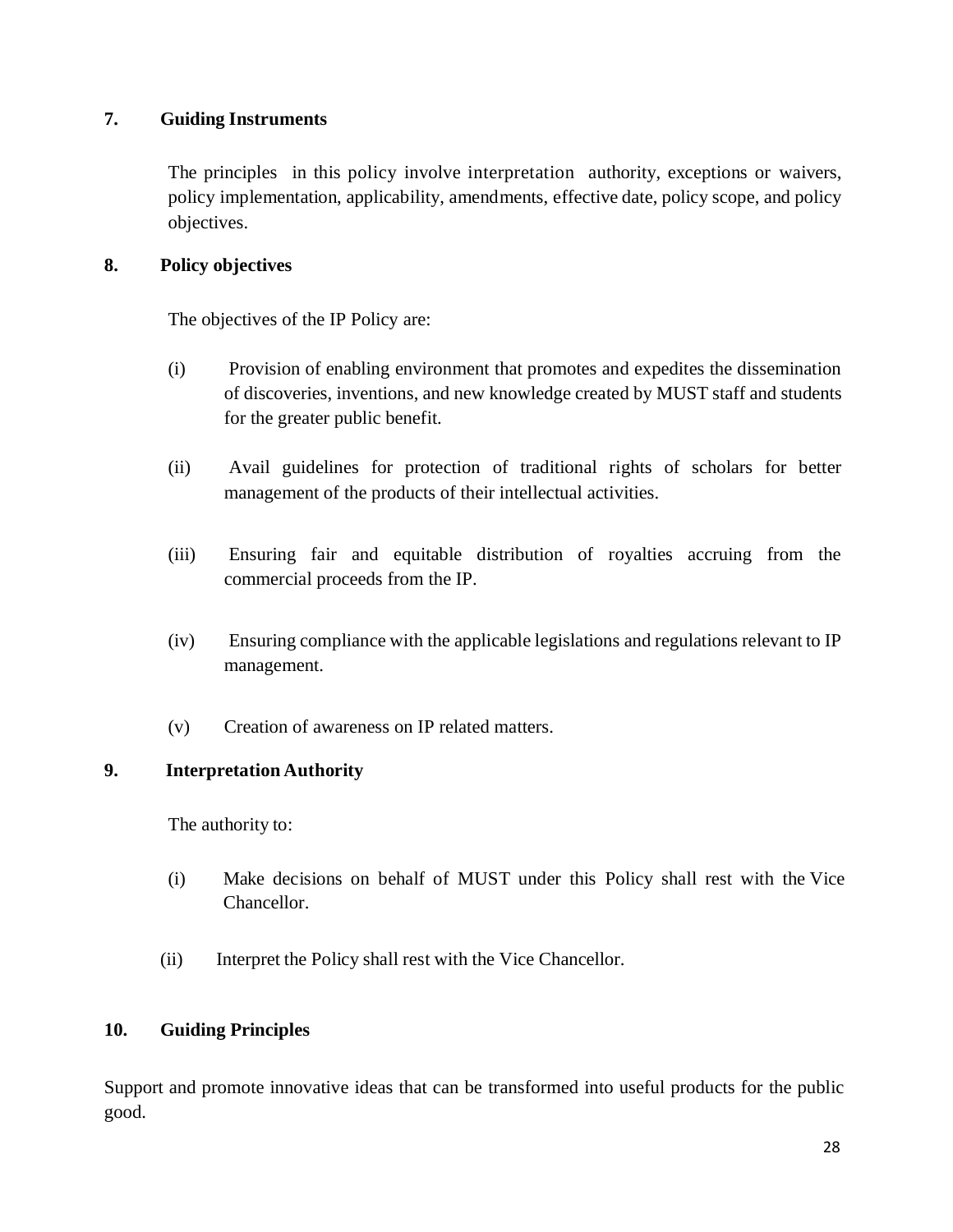The policy recognizes the importance of a well streamlined procedure where all the research activities and innovations are documented. The policy, therefore, stipulates that the University shall:

3.1.1 Develop an inventory/database of all research activities and innovations

(i) University employees engaged in approved research at the University shall maintain a notebook of their findings which shall contain the information set out in the format approved by the University Research Council, and submit a copy thereof to the Intellectual Property unit through their Supervisor/Head of Department.

(ii) Researchers shall be required to complete the Intellectual Asset Identification Form approved by the University Research Council and submit a copy thereof to the Intellectual Property unit through their Supervisor/Head of Department.

(iii) Research Reports including theses or dissertations approved for the award of University Degrees or Diplomas shall constitute intellectual assets and shall be deposited with the Mbarara University Library and the National Library upon protection under the relevant law shall be transformed into Intellectual property.

### <span id="page-10-0"></span>**11. Exceptions or waivers to this Policy**

- (i) Mbarara University of Science and Technology shall reserve the right to grant exceptions to any provisions of this Policy.
- (ii) Any exceptions to this Policy shall be considered on case-to-case basis.
- (iii) All exceptions to this Policy shall be authorized by the Vice Chancellor.
- (iv) Any exceptions granted shall be communicated in writing and duly endorsed by the Vice Chancellor.

#### <span id="page-10-1"></span>**12. Scope of the Policy**

- 1.1 This Policy shall apply to all the staff and students of MUST, any person(s) associated with MUST, any person(s) who make(s) significant use of resources of MUST in the process of creating the IP.
- 1.2 The present Policy shall not apply in cases in which the Researcher entered into an explicit arrangement to the contrary with the University before the effective date of the Policy, or the University previously entered into an agreement with a third party concerning rights and obligations set out in this Policy.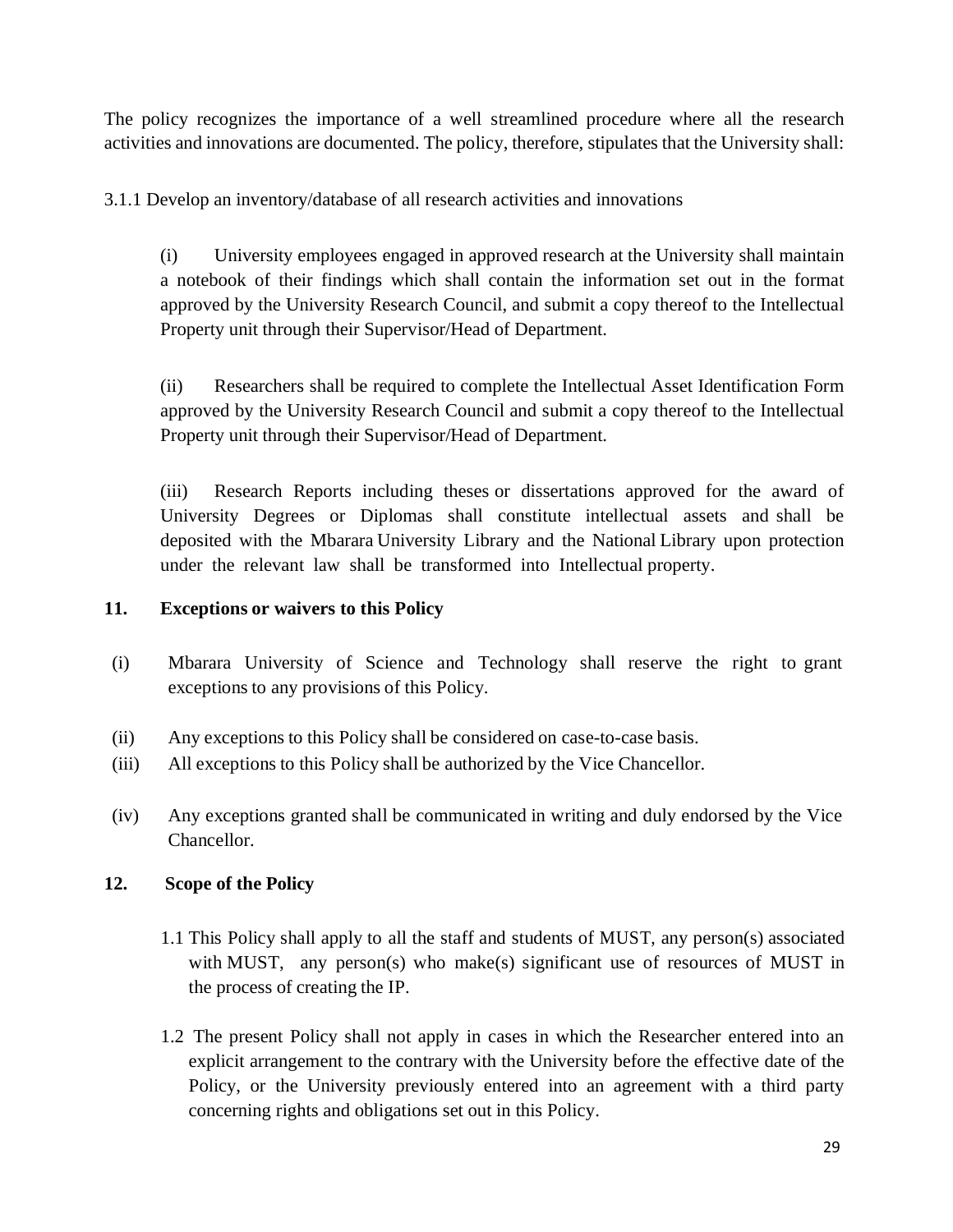#### <span id="page-11-0"></span>**13. Legal Issues Regarding Researchers**

- (i) The person exercising the authority of employment on behalf of the University shall ensure that the employment contract or other agreement establishing any type of employment relationship between the University and the Researcher includes a provision placing the Researcher under the scope of the Policy.
- (ii) A person authorized to enter into an agreement on behalf of the University shall ensure that Researchers not employed by MUST, including Visiting Researchers shall sign an agreement to be bound by this Policy and an assignment agreement in respect of ownership of IP created by them in the course of their activities that arise from their association with MUST before commencing any research activity at the University.
- (iii) Special arrangements may be needed for research activities pursued by a Researcher employed by MUST, but working in another institution as academic visitor. In such cases the Researcher may be required by a third party to sign any document which might affect the University's IP Rights. In order to avoid any subsequent disputes, the Researcher is not permitted to sign any such documents without the written approval of the Vice Chancellor. The approval shall not be denied if no University IP Rights are being affected.
- (iv) Rights and obligations under this Policy shall survive any termination of enrollment or employment at Mbarara University of Science and Technology.

#### <span id="page-11-1"></span>**14. Research Collaboration with Third Parties**

- (i) It is the responsibility of the Researcher to ensure, that prior to commencing any research activity in collaboration with any third party, the terms and conditions of cooperation be set forth in a Research Agreement.
- (ii) Researchers shall not have the right to enter into a Research Agreement with third parties on behalf of the University unless they are authorized to do so by the Vice Chancellor.
- (iii) Persons acting for, and on behalf of, the University shall exercise all due diligence when negotiating agreements and signing contracts that may affect the University's IP Rights.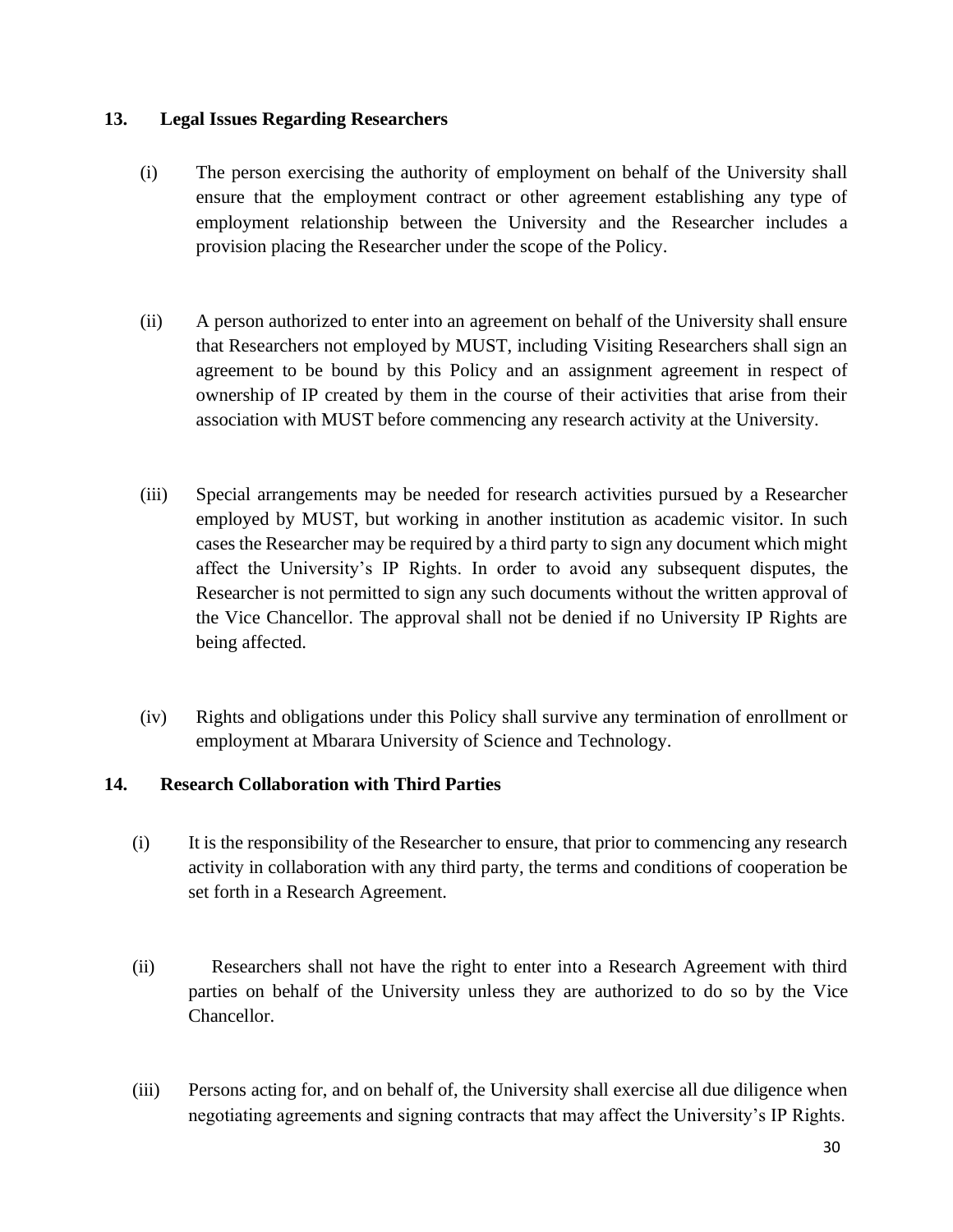- (iv) Depending on the relative intellectual and financial contributions of MUST and the third party to the conception of the Intellectual Property, it may be appropriate for either cooperating party to obtain certain IP Rights and/or share in the revenue generated from its commercialization.
- (v) In the absence of such an agreement defined in Paragraph 9.1 it is the policy of the University that IP Rights shall be distributed among the cooperating parties in the proportion that reflects the proportions of contributing to the creation of the Intellectual Property.

#### <span id="page-12-0"></span>**15. Ownership of the IP**

- (i) MUST shall own the Intellectual Property Rights (IPRights) created, made or otherwise devised by a MUST employee in the course of their normal duties.
- (ii) Where an employee of the University creates Intellectual Property outside the normal course of his or her duties of employment, with the significant use of the University resources he or she will be deemed to have agreed to transfer the IPRs in such Intellectual Property to the MUST as consideration for the use of University resources.
- (iii) MUST shall own all the IPRs to all inventions, original literary and artistic works, trade secrets and trademarks arising from research funded by the University.
- (iv) In case the research activity is externally funded, the ownership of the IPR arising from the research shall be managed in accordance to the terms of the contract agreement governing the external funds.
- (v) In the absence of a contract agreement as provided for in paragraph 9.1, this Policy shall prevail. The ownership of intellectual Property arising from collaborative projects shall be managed in accordance with the terms of the Memorandum of Understanding (MoU) governing the collaboration, otherwise, this Policy shall prevail.
- (vi) Visiting Researchers are required to transfer to the University any Intellectual Property they create in the course of their activities arising from their association with the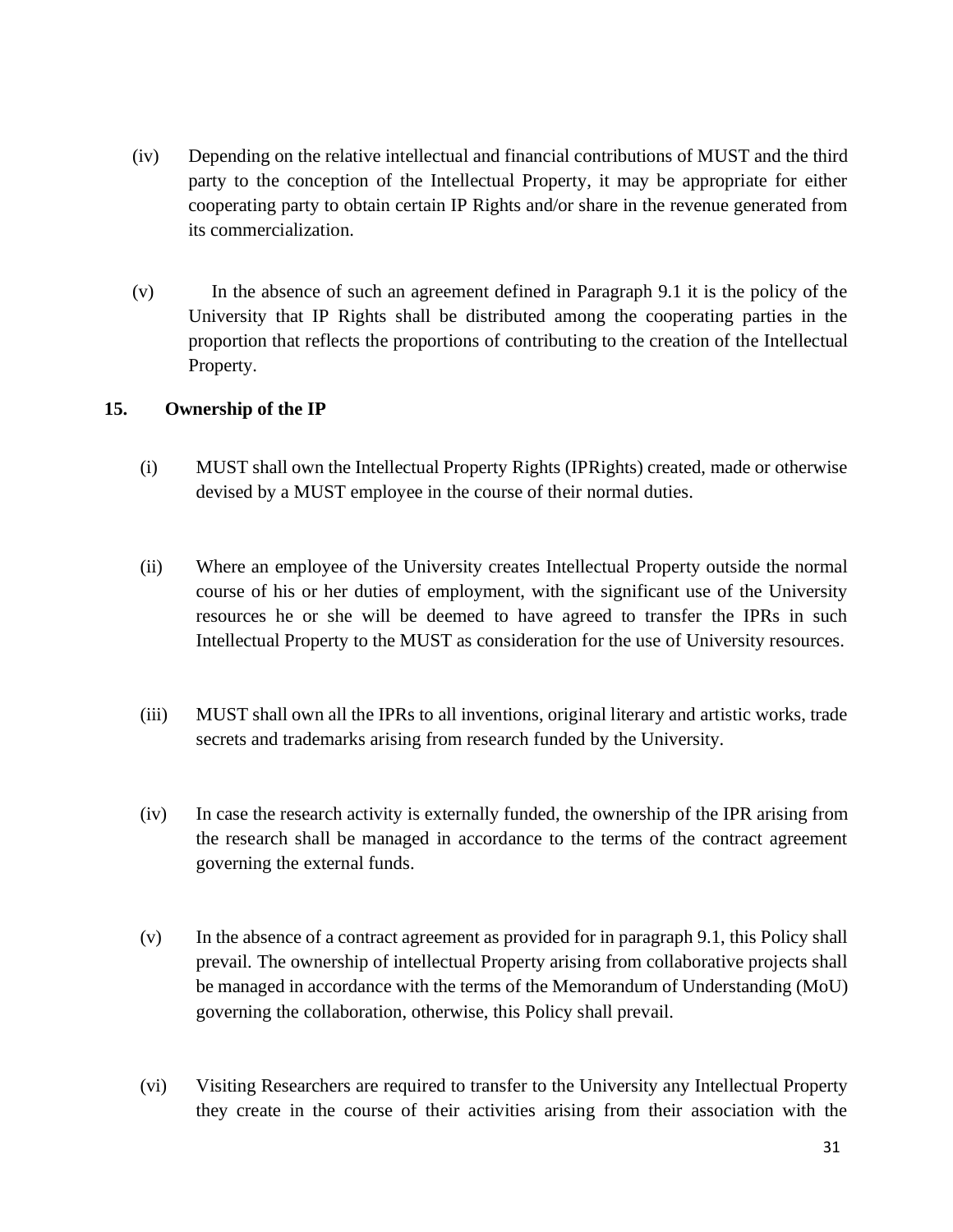University. Such individuals will be treated as if they were University employees for the purposes of this Policy.

- (vii) Students who are not employed by the University shall own all Intellectual Property and associated IP Rights they create in the normal course of their studies provided that:
	- a) Where a student creates Intellectual Property with the significant use of the University resources in connection with his or her research activity, he or she will be deemed to have agreed to transfer the IP Rights in such Intellectual Property to the University as consideration for the use of University Resources.
	- b) The University shall claim ownership of all Intellectual Property created in the course of postgraduate (doctorate) students' research activity.

#### <span id="page-13-0"></span>**16. Copyright Ownership**

- (i) All rights in Copyrighted Works are owned by their authors regardless of the use of University Resources. Copyrighted Works specifically commissioned by the University or developed in the performance of a sponsored research or other third party agreement shall constitute an exception where the provisions of such agreements shall be taken into account.
- (ii) MUST shall own all the IP Rights for instructional materials created by her staff and students during the execution of their normal duties.
- (iii) Such instructional materials shall be created primarily for teaching at MUST; however, if the instructional materials are created for external use, the provisions of royalty distribution in this Policy shall apply.
- (iv) Instructional materials developed without substantial use of MUST resources shall be owned by the author, provided the author does not use the name of MUST without express written permission from MUST.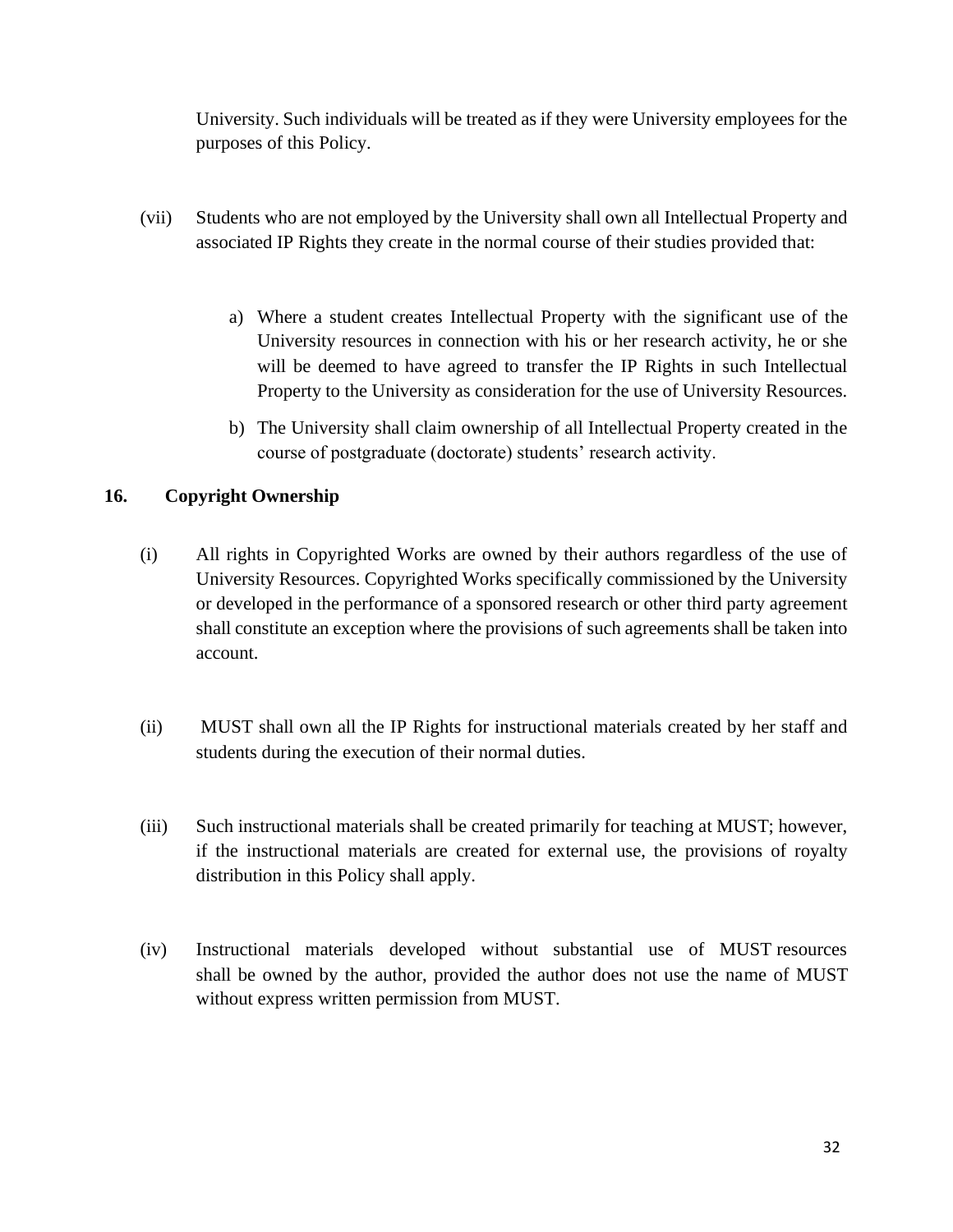- (v) All MUST-owned copyright distributed to off-campus recipients shall bear a copyright notice clearly printed on the reverse side of the title page or on the graphic user interface of computer software or otherwise conspicuously placed.
- (vi) The standard format of the copyright notice shall be as shown below.

**© Copyright (year) Mbarara University of Science and Technology All rights reserved**

- (vii) MUST shall own the IP Rights to all copyrightable materials commissioned by the University for hire.
- (viii) The author of any works protected by this Policy shall have a moral right to claim authorship of the work, cite author's name each time the work is used, and to seek relief in case of distortions, mutilation, or modification of the work. The author of the work shall have the moral right to withdraw the work from public domain if the work no longer reflects the intellectual concepts of the author.
- (ix) Moral rights shall not be assigned to any party.
- (x) If the work is created by more than one author and the contribution of each co-author is indistinguishable, all the co-authors shall have equal economic and morals rights over the works.
- (xi) The economic right of an author over works is protected during the remaining life of the author and fifty years after the death of the author.
- (xii) If the work is of joint authorship, the economic right is protected during the remaining life time of the last surviving author and fifty years after the death of the last surviving author.
- (xiii) If the economic right is owned by MUST, it shall be protected for fifty years from the date of first publication.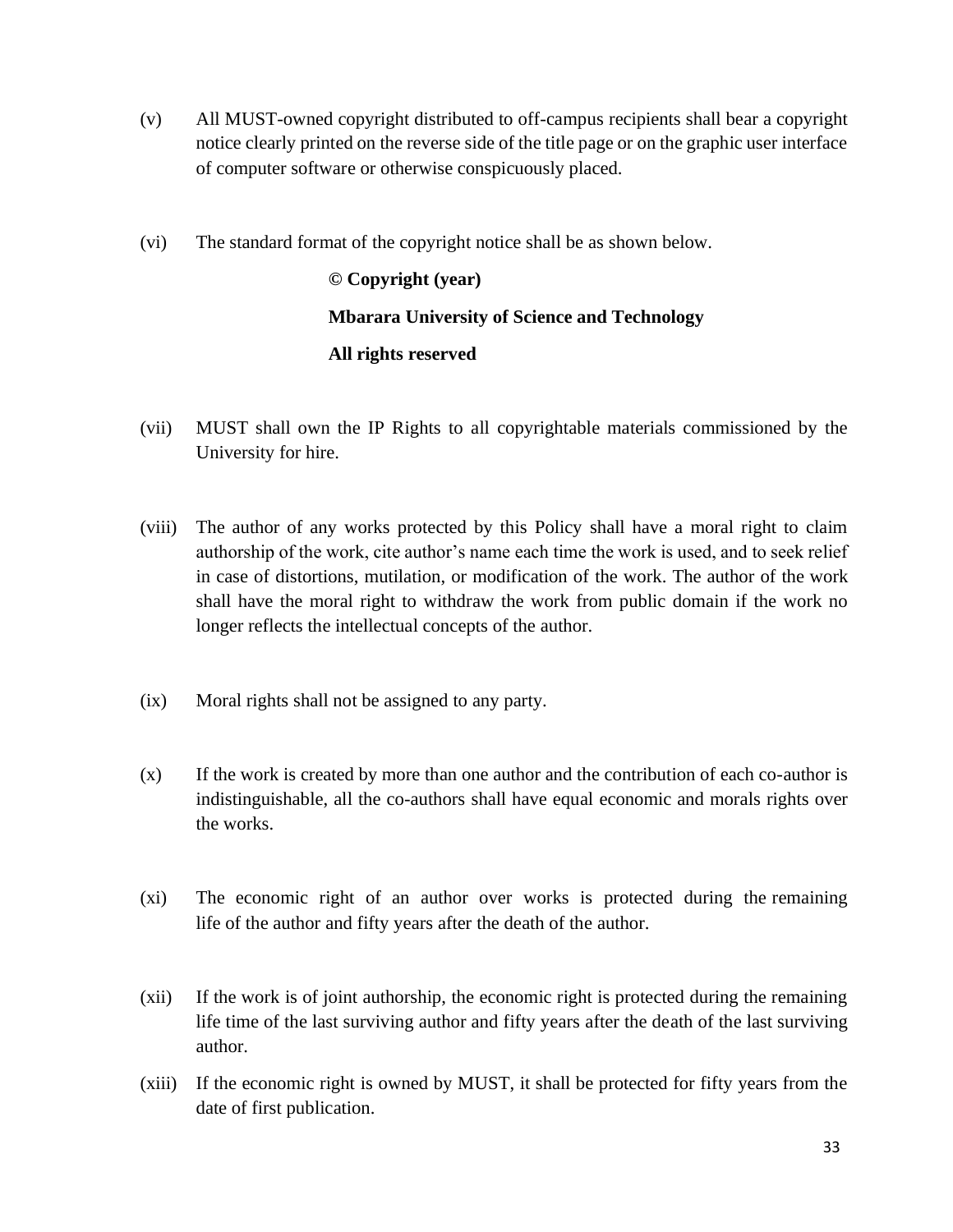- (xiv) In the case of works such as audio-visual, sound recording, photographs, and broadcasts, the economic rights of the author shall be protected for fifty years after consenting to release the work to the public.
- (xv) The moral rights of an author shall exist in perpetuity irrespective of whether the economic rights are valid or not.

#### <span id="page-15-0"></span>**17. Inventions under this policy**

- (i) An invention shall be defined as a solution to a problem related to a product or a process.
- (ii) An invention to be patentable should be new and non- obvious (it involves an inventive step), and shall be industrially applicable.
- (iii) The novelty in an invention shall imply that the invention shall bear characteristic(s) which is/are not known to exist in the body of knowledge (prior art) in that specific discipline.
- (iv) An invention shall have an inventive step, which shall not be obviously deduced by a person with average knowledge in the specific discipline of the invention.
- (v) An invention shall bear industrial application if it can be made or used in any kind of industry.
- (vi) The subject matter of the invention shall be accepted as patentable under the law. Inventions cannot be protected by under this Policy include scientific theories, mathematical methods, plant or animal varieties, discoveries of natural substances, commercial methods, methods for medical treatment, and diagnostic methods.

#### <span id="page-15-1"></span>**18. Disclosure**

(i) All staff and students of MUST are obliged at the acceptance of their appointment to identify and disclose to the MUST-IP Office research results with potential commercialization value and which may enhance the reputation of the University through bringing them to public use and benefit.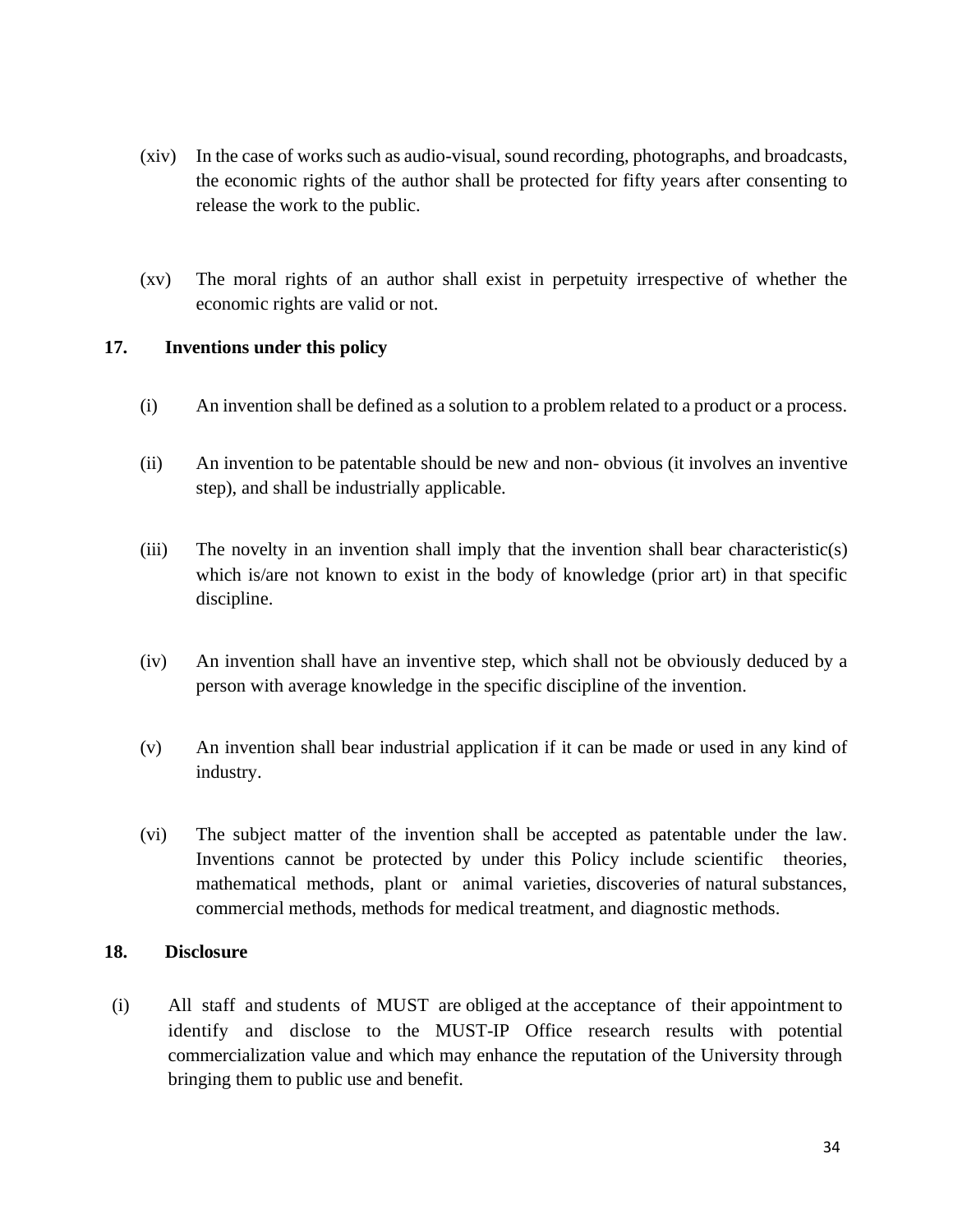- (ii) The research results mentioned in paragraph 12(i) shall be those created during the course of staff carrying their normal duties at MUST.
- (iii) If the invention is created through more than incidental use of MUST's resources, it shall be disclosed to MUST.
- (iv) The quantification of "more than incidental" use of MUST resources shall be determined by the MUST-IP Office.
- (v) Non-compliance to the provision in paragraph 12(i) shall lead to forfeiture of the entire IP to MUST.
- (vi) Successful protection and commercialization of intellectual property depends on prompt and efficient administration of the intellectual property. Creators shall therefore, fully disclose all research activities and results relevant to the Intellectual Property and provide information about themselves, in particular the percentage of their contribution to the creation of the Intellectual Property and the circumstances under which it was created.
- (vii) Disclosures may not be made for articles for publication in Journals, literature materials for use within MUST with no commercially exploitable potential.
- (viii) Premature disclosure may disqualify an invention for patentability. However, an invention may be safely disclosed outside MUST during the evaluation period, only if the disclosure is protected by a confidential disclosure agreement.
- (ix) A disclosure shall be made in writing on an Intellectual Property Disclosure Form(IPDF) to the MUST-IP Office
- (x) A duly completed IPDF is a document that contains information about the creator(s), the process or product invented, description of the invention, sponsorship, dates of design, prototyping, and projected publication.
- (xi) The description of the invention provided for in paragraph  $12(x)$  shall be complete, detailed, and accurate. It shall be written in ink, paginated, accurately collated and wellbound.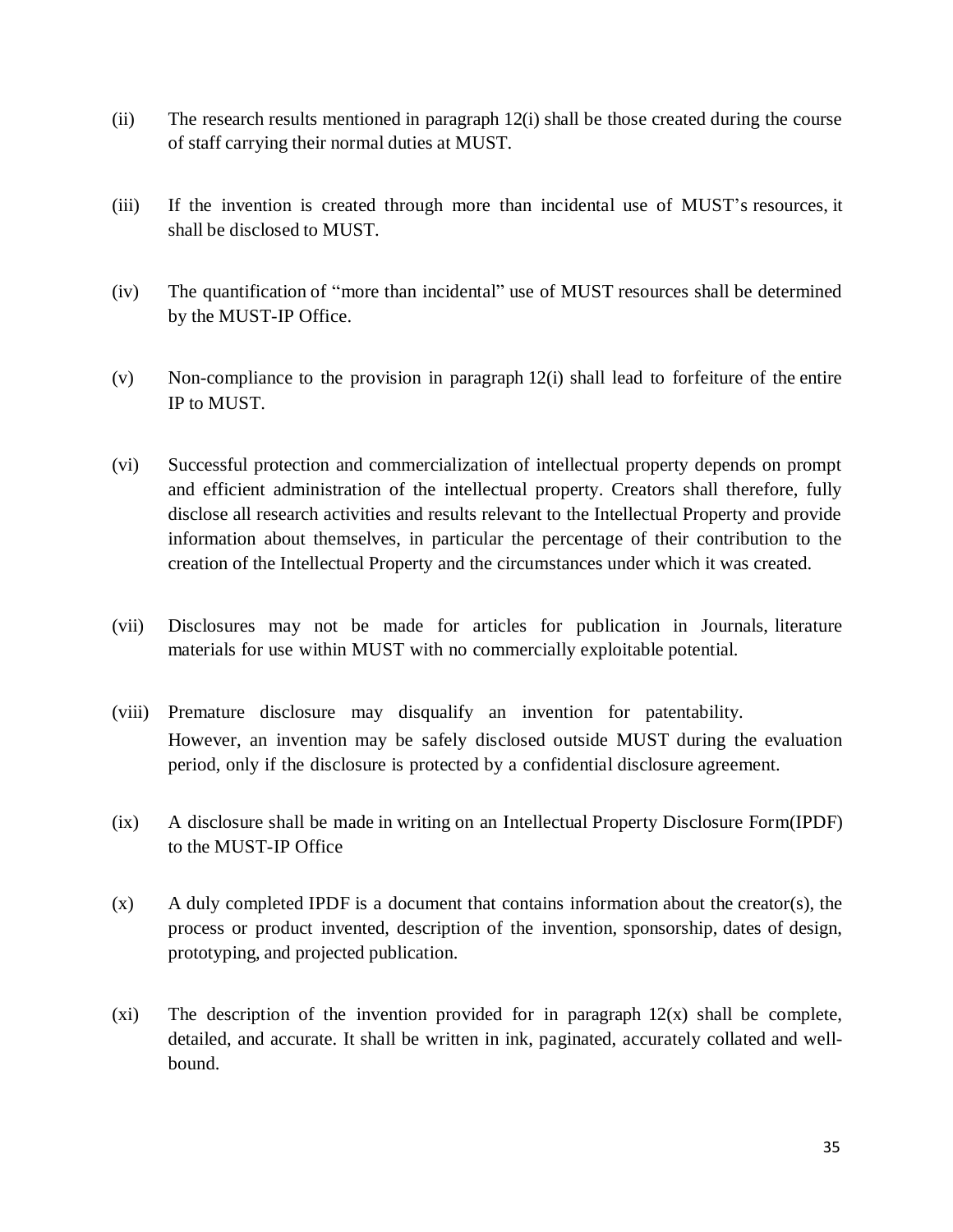- (xii) The description of the invention shall include what the invention is, what it does, and why it appears significant. Sketches or diagrams may be included to further illustrate the invention.
- (xiii) Where the creator is in any doubt whether an Intellectual Property falls within that that is potentially commercially exploitable, the Creator should submit the IPDF to the MUST- IP Office for consideration prior to making public disclosure of the Intellectual Property.
- (xiv) The MUST-IP Office shall be responsible for the protection and commercialization of the University's Intellectual Property. The creator(s) however, shall be consulted in each phase of the procedure and disclosures shall be reported by MUST-IP Office to the MUST IPC within 48 hours of receipt from the creator. The MUST IPC shall report the disclosures to the Vice Chancellor.
- (xv) In case of incomplete disclosure, the form may be sent back to the Creator(s) requesting for additional information otherwise following full disclosure of all relevant information the MUST-IP Office shall record the Intellectual Property in its register.
- (xvi) The MUST-IP Office shall invite the creator within five (5) working days to discuss the invention. The Creator(s) shall cooperate with the MUST- IP Office, the patent attorney or any other professional experts involved by the University. Creator(s) are required to give reasonable assistance in protecting and commercially exploiting the Intellectual Property by providing information, attending meetings and advising on further development.
- (xvii) The MUST-IP Office shall, within reasonable time, commence the process for acquiring legal protection, if needed, and it shall proceed with all due diligence to obtain protection. Creator(s) shall avoid any public disclosure of research results prior to filing applications for protection.
- (xviii) The University may decide not to apply for registered industrial property protection or may withdraw an unpublished application, if it is more appropriate for the purposes of commercialization to treat the Intellectual Property as a confidential know-how. In such cases, Creator(s) shall be requested in writing to refrain from any public disclosure of the Intellectual Property. When choosing this option, however, the University shall take the Researchers' freedom to publish as well as public interest into account.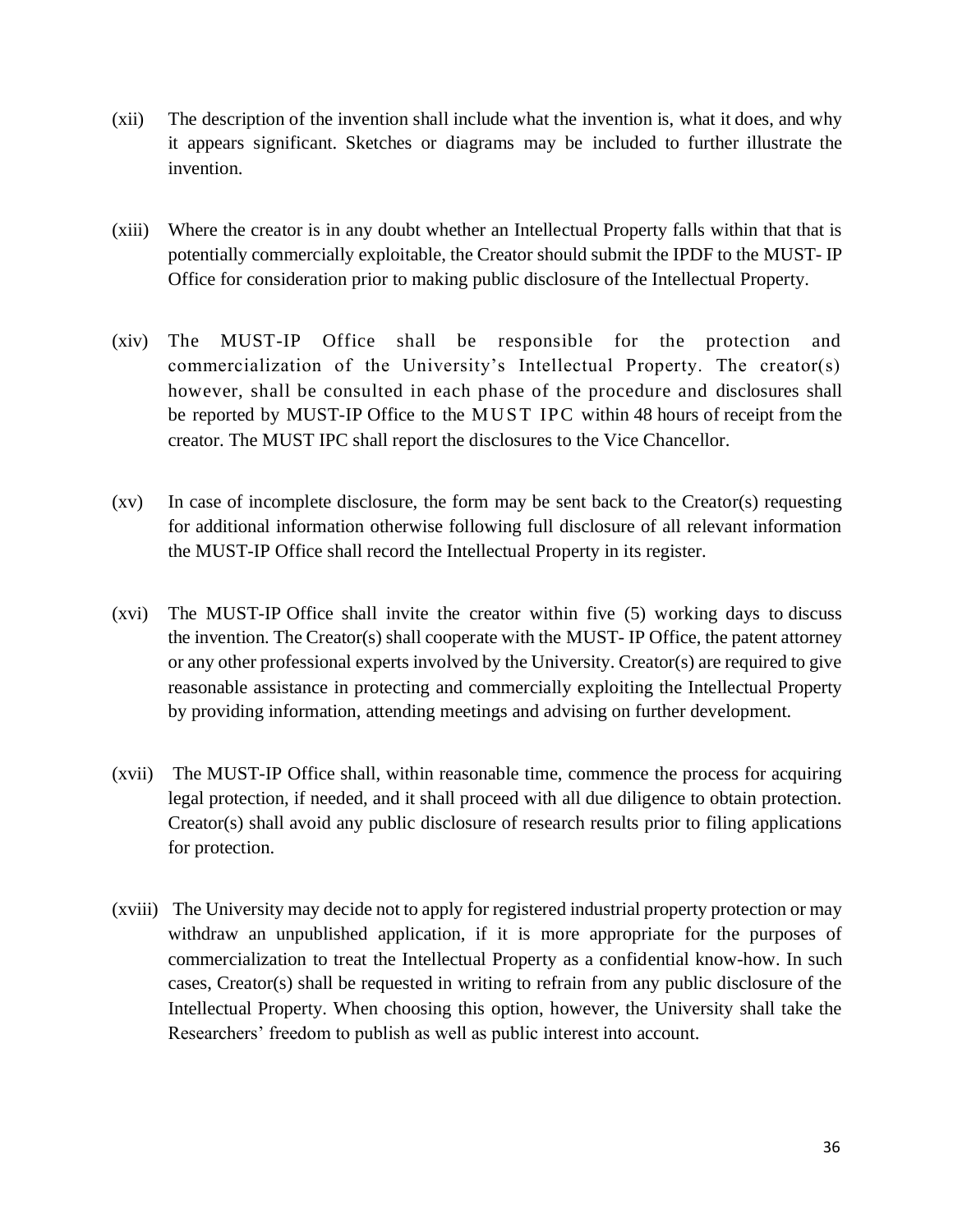- (xix) Commercial decisions, such as the ones concerning the terms of an assignment/licensing agreement or establishment of a spin-off enterprise, shall be taken on a case-by-case basis MUST-IP Office*,* giving due consideration to all circumstances.
- (xx) Expenses incurring in connection with the protection and commercialization of Intellectual Property shall be borne by the University.
- (xxi) If the University cannot, or decides not to, exploit any Intellectual Property to which it lays claim, it shall forthwith notify the creator(s). The notification shall be made at least one month prior to any act or any intentional omission liable to prevent the obtainment of protection. In such cases the creator(s) shall have the option to acquire related IP Rights; however, the University may claim a share from the income of any subsequent exploitation of the Intellectual Property to the extent equaling the verified expenditures of the University incurred in connection with the protection and commercialization of such IP. The University may also claim for a perpetual non-exclusive royalty-free license for research purposes without the right to business exploitation and without the right to sub-license. The University may also claim for a percentage of any net income generated by the Creator(s) from the commercialization of the Intellectual Property. The University shall not unreasonably withhold or delay an assignment of the IP Rights to the Creator(s); however, it reserves the right to delay exploitation where it is in its interests to do so.

#### <span id="page-18-0"></span>**19. Confidentiality**

Certain contractual obligations and governmental regulations require that information be maintained in confidence. Additionally, some works, such as certain computer software, may best be protected and licensed as trade secrets, and inventions must be maintained in confidence for limited periods to avoid the loss of patent rights. Accordingly, the timing of publications is important, and University Personnel shall use their best efforts to keep the following items confidential:

- 1. All information or material designated confidential in a contract, grant, or the like;
- 2. All information or material designated or required to be maintained as confidential under any applicable governmental statutes or regulations; and
- 3. All information relating to Intellectual Property developed by University Personnel which may be protected under this Policy until application has been made for protection.

#### <span id="page-18-1"></span>**20. Distribution of Revenue**

(i) The University provides an incentive to creator(s) by distributing revenue generated from the commercialization of the Intellectual Property.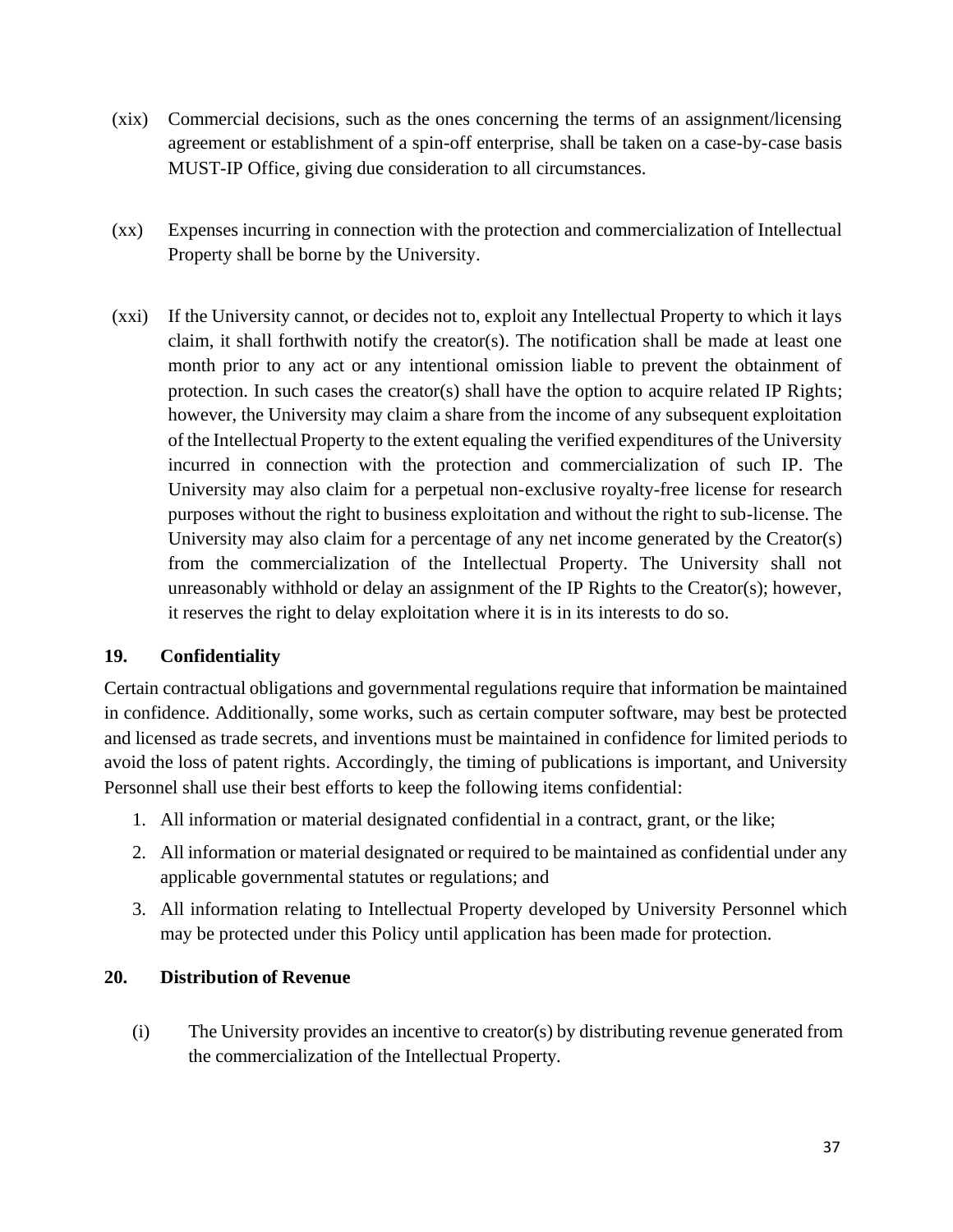(ii) The expression 'net income' shall mean all license fees, royalties and any other monies received by the University arising from the commercialization of Intellectual Property less all the expenses incurred in connection with the protection and commercialization of the Intellectual Property at the University.

#### <span id="page-19-0"></span>**21. Revenue Distribution Criteria**

(i) The distribution of net income generated from the commercialization of the IP is protected shall be in accordance with the schedule shown in Table 4.1.

| <b>Stakeholders</b>       | <b>External Sponsor</b><br>(%) | <b>MUST</b><br><b>Sponsored</b><br>(%) | <b>Normal Duty</b> |         |
|---------------------------|--------------------------------|----------------------------------------|--------------------|---------|
|                           |                                |                                        | (%)                |         |
|                           |                                |                                        |                    | Creator |
| <b>MUST Research Fund</b> | 10                             | 50                                     | 20                 |         |
| Department                | 5                              | 10                                     | 15                 |         |
| MUST-IPC                  | 5                              | 10                                     | 15                 |         |
| External                  | 40                             |                                        |                    |         |
| Sponsor/Collaborator      |                                |                                        |                    |         |

#### **Table showing revenue distribution**

- (ii) The creator's share shall be distributed in a proportion which reflects the respective contributions among joint creators of the IP.
- (iii) The provision in paragraph 15(ii) shall not hold if there exists a written agreement (duly signed by all creators) pertaining to revenue distributions amongst all the creators.
- (iv) Such agreement shall be valid if it is filed with MUST-IPC prior to the distribution of the net income.
- (v) In any case the co-creators fail to agree on revenue sharing criteria despite the provisions in (4.1.4), MUST shall arbitrate and make the final decision after consultations with all the co-creators.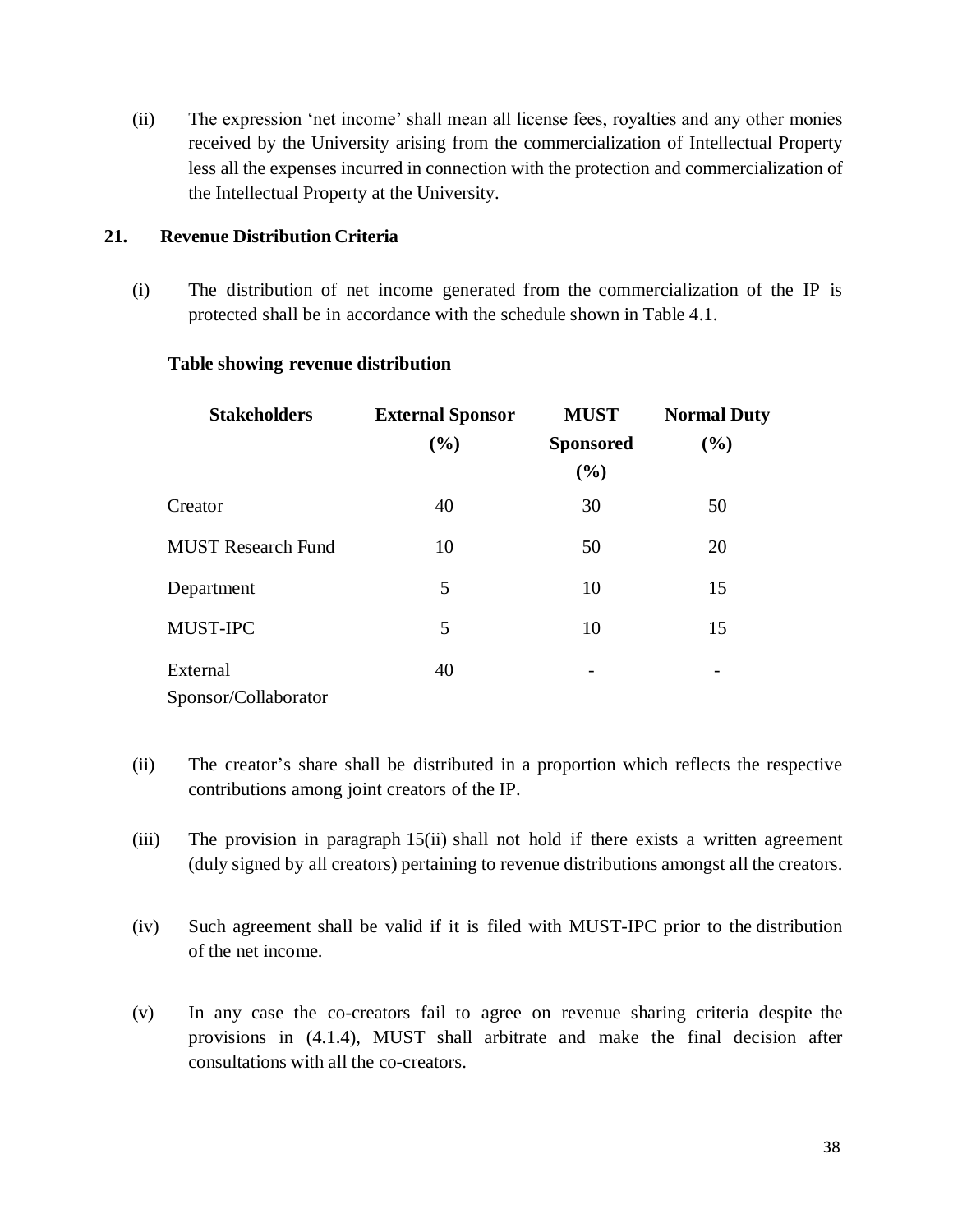- (vi) If multiple creators belong to different departments, the departments shall distribute their share in proportion to the percentage amount of the net income received by their staff member(s).
- (vii) This Policy does not provide income tax exemptions for the various stakeholders benefiting from revenue distribution provided for in this Policy.
- (viii) In certain cases MUST reserves its right to negotiate special terms concerning revenue distribution, in particular when income is generated through sale of shares or payment of the dividend of shares in cases where shares have been allocated to the University in an entity to which the Intellectual Property is licensed or assigned but which is not a spin-off enterprise.
- (ix) All cases in which questions arise as to equities, rights, division of royalties, or any other Intellectual Property-related matter shall be referred to the Intellectual Property Committee for consideration, interpretation of policy, and decision. Appeal of an Intellectual Property Committee decision shall be to the Top Management through the Director Directorate of Research and Graduate Studies, then to the University Senate, and finally to the University Council. Appeals within the University must be made in writing within sixty (60) days of written notice of a final decision. Appeals to the University Council shall be filed within twenty (20) days of the final decision of the University Senate.

# <span id="page-20-0"></span>**22. Mbarara University of Science and Technology Intellectual Property Management Committee (MUST-IPMC)**

- (i) There shall be established an Intellectual Property Management Committee of Mbarara University of Science and Technology.
- (ii) An Intellectual Property Management Committee shall (IPMC) be established and shall compose of members appointed by the Vice Chancellor.
- (iii) The MUST-IPMC members shall be drawn from;
	- (a) Each Faculty/Institute,
	- (b) The University Lawyer
	- (c) One person external to the university, preferably a lawyer,
	- (d) One person from the Grants Office, and the Academic Registrar.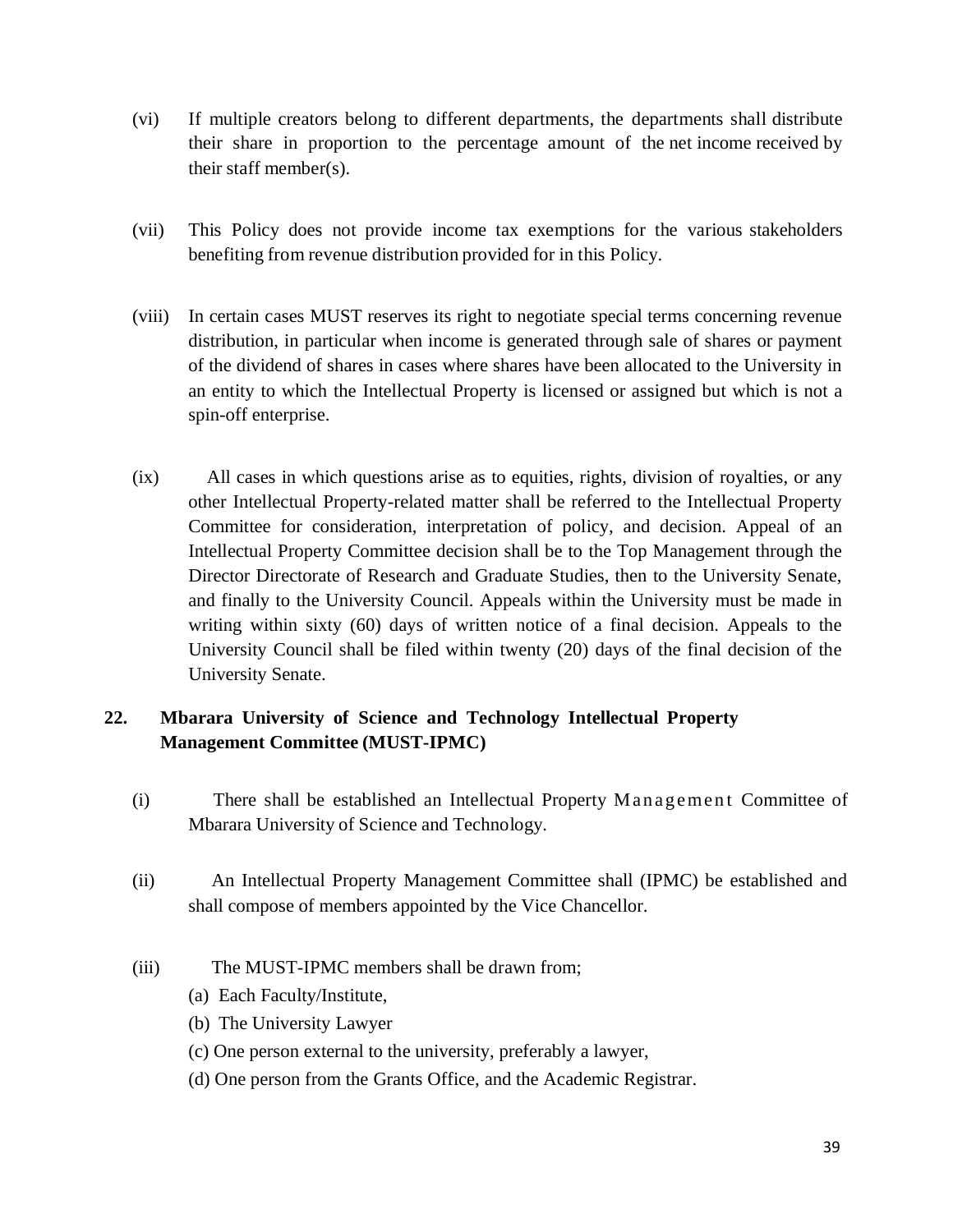- (iv) A member shall be replaced by the Vice Chancellor for reasons of expiry of the term of service, resignation, retirement, death, or for any other reason that prevents the member from rendering her/his service.
- (v) The MUST-IPMC members shall be appointed for a maximum of two terms and each term shall last for three years, however the University Lawyer will not be restricted to the membership limitation but will always be a member.

#### <span id="page-21-0"></span>**23. Secretariat to the Intellectual Property Management Committee**

- (i) There shall be a MUST IP office, which shall be run by the IP Officer, IP Assistant, accountant and any personnel as may be deemed necessary according to the situation prevailing at the time. It will be incumbent to the Vice Chancellor to ensure that the MUST IP office is established and operationalized.
- (ii) The officers in the MUST-IP Office shall form the Secretariat to the IPMC.

# <span id="page-21-1"></span>**24. Functions of the MUST-IP Office**

- (i) Management of all aspects of ownership, protection, and administration of IP related matters.
- (ii) Maintain records of the University's Intellectual Property including monitoring the deadlines for the payment obligations related to the maintenance of protected Intellectual Property.
- (iii) Distribution of royalties and maintain accounting records on each intellectual Property.
- (iv) Recommend review of relevant guidelines, regulations, and the IP Policy document.

#### <span id="page-21-2"></span>**25. Administration and Implementation of this Policy**

(i) The routine administration and implementation of this Policy shall be done by MUST IP office. However, the Intellectual Property Committee which shall be responsible for the overall management of the Intellectual Property related matters at MUST.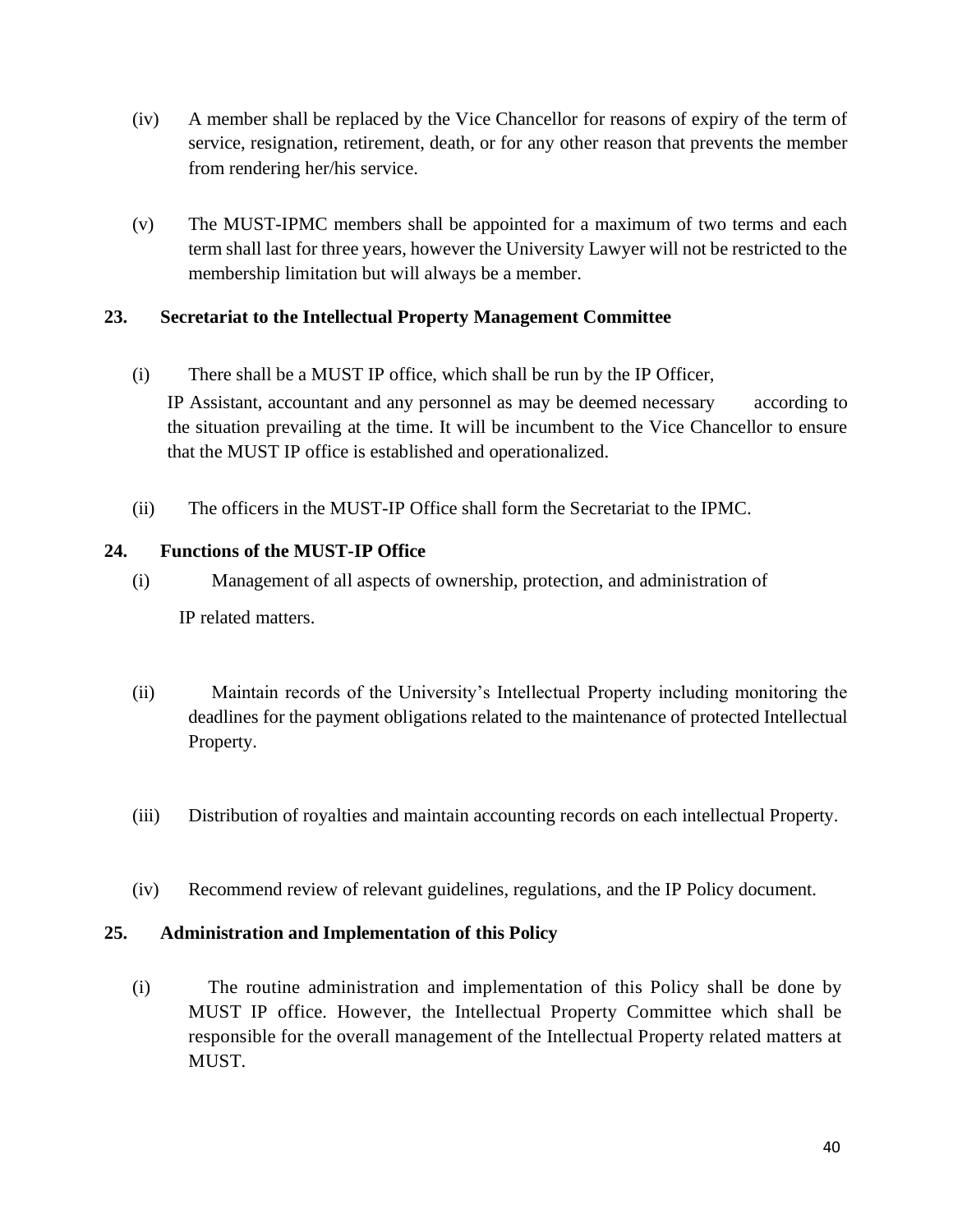(ii) Breach of the provisions of this Policy shall be dealt with under the normal procedures of the University disciplinary actions in the MUST Human Resource Manual 2010 and in accordance with the relevant provisions of law.

#### <span id="page-22-0"></span>**26. Amendments**

- (i) Any article, subsection, or statement(s) in this Policy may be amended at any time by the University Senate.
- (ii) Such amendment(s) shall be approved by the University Council.
- (iii) Amendments to this Policy shall come to force immediately after approval by the University Council.
- (iv) Amendments shall be drafted by the Intellectual Property Office and discussed by the IPC before submission to University Senate.
- (v) The draft shall then be submitted to University Senate for approval.

#### <span id="page-22-1"></span>**27. Legal Consideration.**

The Intellectual Property Policy of Mbarara University is not only emanating from the MUST Human Resource manual as earlier stated but is also based on the Laws governing Intellectual Property Rights in Uganda as listed below and any section of this policy that is not clear the governing Law below take precedence over the Policy in resolving them.

#### **A. Statutes**

- Copyright Act Cap 215 (Laws of Uganda, 2000 Edn)
- Patents Act Cap 216 (Laws of Uganda, 2000 Edn)
- Trademarks Act Cap 217 (Law of Uganda 2000 Edn)
- United Kingdom Designs (Protection) Act, Cap 218 (Laws of Uganda 2000 Edn)

#### **B. Treaties**

- Harare Protocol on Patents & Industrial Design, 1982 WTO,
- Trade Related Aspects of Intellectual Property Rights (TRIPS), 1994.

#### <span id="page-22-2"></span>**28. Notification**

The Academic Registrar's office shall inform all persons subject to this Policy of its terms as soon as efficiently possible after its adoption and at regular intervals thereafter.